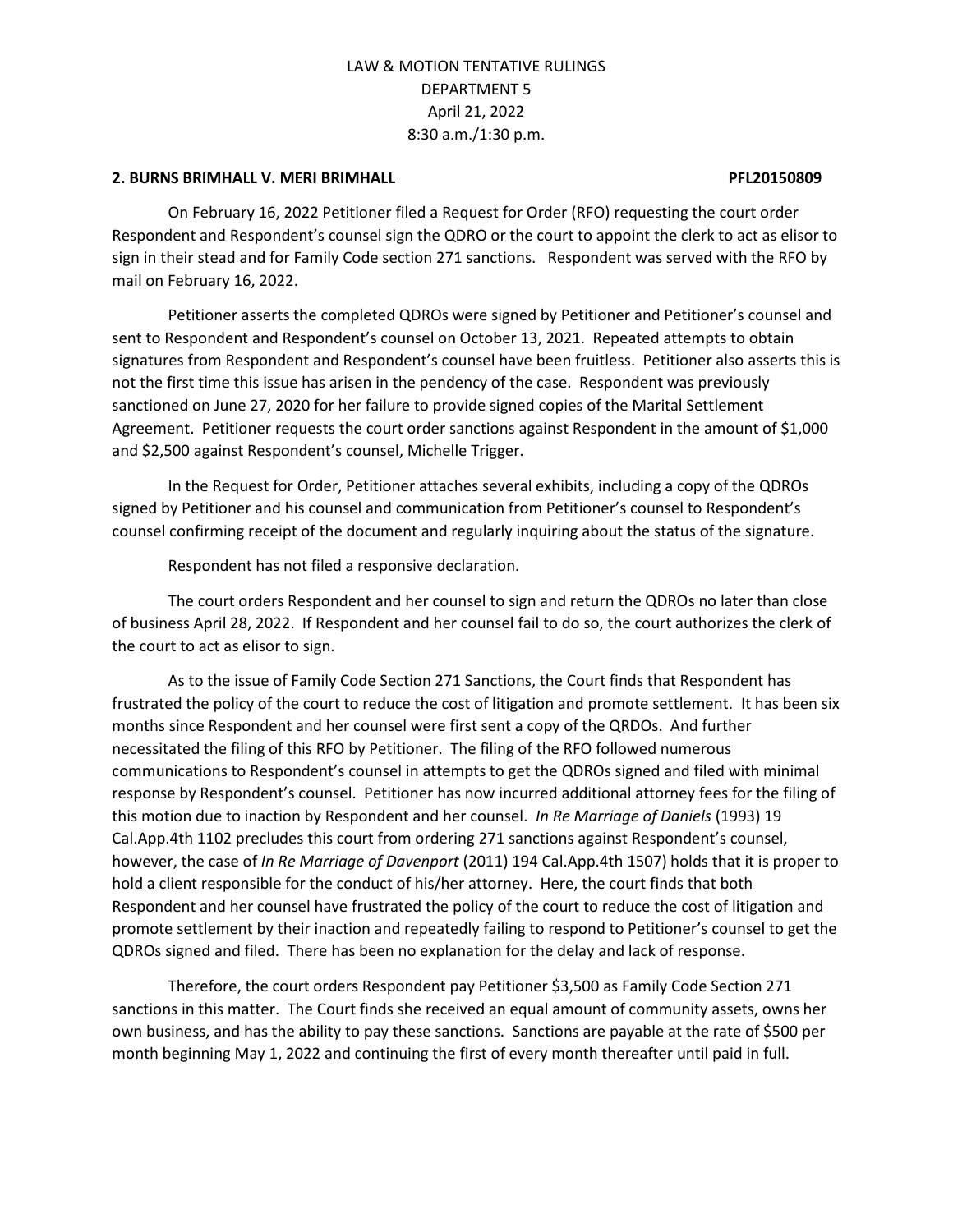**TENTATIVE RULING #2: THE COURT ORDERS RESPONDENT AND RESPONDENT'S COUNSEL TO SIGN THE OCTOBER 13, 2021 QDROS BY THE CLOSE OF BUSINESS APRIL 28, 2022. IF THEY FAIL TO DO SO, THE CLERK OF THE COURT IS AUTHORIZED TO ACT AS ELISOR AND SIGN IN THEIR STEAD. THE COURT ORDERS RESPONDENT PAY PETITIONER \$3,500 AS FAMILY CODE SECTION 271 SANCTIONS IN THIS MATTER SANCTIONS ARE PAYABLE AT THE RATE OF \$500 PER MONTH BEGINNING MAY 1, 2022 AND CONTINUING THE FIRST OF EVERY MONTH THEREAFTER UNTIL PAID IN FULL.**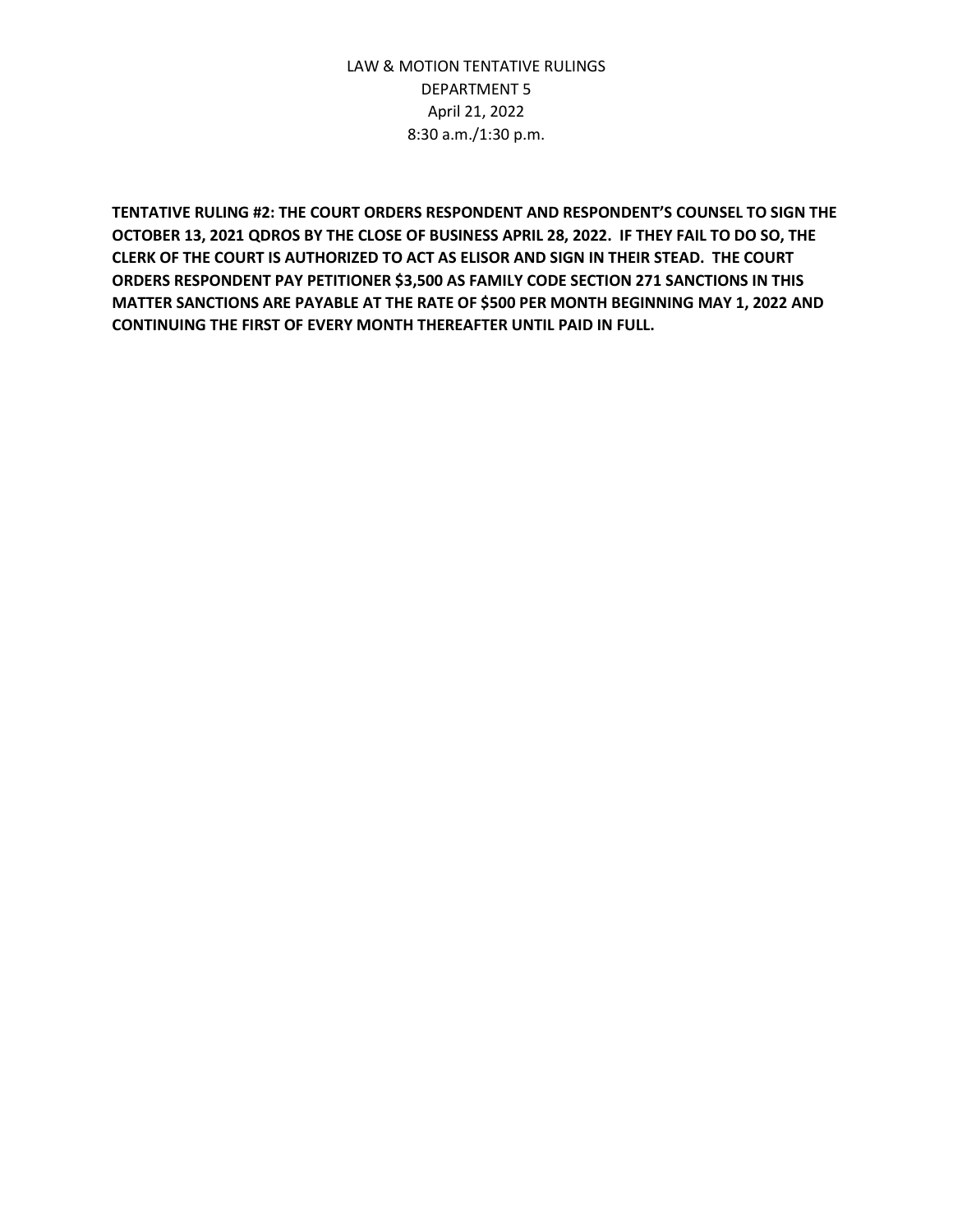#### **3. CHRISTOPHER BARNES V. TERRY MANLEY-BARNES PFL20170830**

On February 17, 2022, Petitioner filed a Declaration a request for attorney fees and costs and sanctions for failure to supply documents, served personally on Respondent on February 24, 2022. Petitioner asserts that Respondent has failed to produce any of the documents requested in the June 8, 2021 hearing. Petitioner requests the court use Petitioner's figures on Personal property where Respondent failed to provide the evidence requested. Petitioner requests \$10,000 for attorney fees and Family code section 271 sanctions.

Respondent filed a Responsive Declaration on April 11, 2022. Petitioner was served by mail on April 4, 2022. Respondent asserts the RFO is deficient and does not support the relief requested. Respondent asserts that on June 8, 2021, the court adopted its February 18, 2021 tentative ruling and the only additional order was for Respondent to pay petitioner \$1,500 for sanctions. No findings and orders after hearing were ever submitted by Petitioner. Respondent states she has complied to the best of her ability to all discovery requests. Further, Petitioner failed to provide any Meet and Confer letter as required by the Code of Civil Procedure and Petitioner failed to file a motion with the court within the timeframes set by Code of Civil Procedure section 2031.310 to compel further responses. Respondent asserts Petitioner is estopped from filing this motion as a result. Respondent requests the court deny the motion and set the matter for a long cause trial on all issues.

The court has reviewed all the filings in the case. In sum, Petitioner is arguing that Respondent is continuing to be evasive in not providing complete and truthful responses, failing to disclose documents in her control and/or failing to identify who has control of those documents to the extent they are not in her control. Petitioner particularly points to documents related to the sale of community assets and transactions involving Respondent's parents that allegedly involve community funds. In response, Respondent argues that she has already produced all the documents she has and much of what she does not have Petitioner can obtain on his own. Respondent adds that while there may be additional documents that she can request, so can Petitioner, and the cost of requesting these documents would pose a financial hardship on her. Respondent also contends that Petitioner is mistaken about the facts related to the sale of community assets and the transactions involving her parents.

To resolve these discovery issues, the court must hold a hearing. The court, on its own motion, sets this matter for a long cause hearing, finding that it would exceed the 15 minutes available on a Law and Motion calendar. The parties and their counsel are ordered to appear to select dates for a long cause hearing. The court reserves on the request for attorney fees and sanctions for both parties.

### **TENTATIVE RULING #6: THE PARTIES AND THEIR COUNSEL ARE ORDERED TO APPEAR AT TO SELECT DATES FOR A LONG CAUSE HEARING.**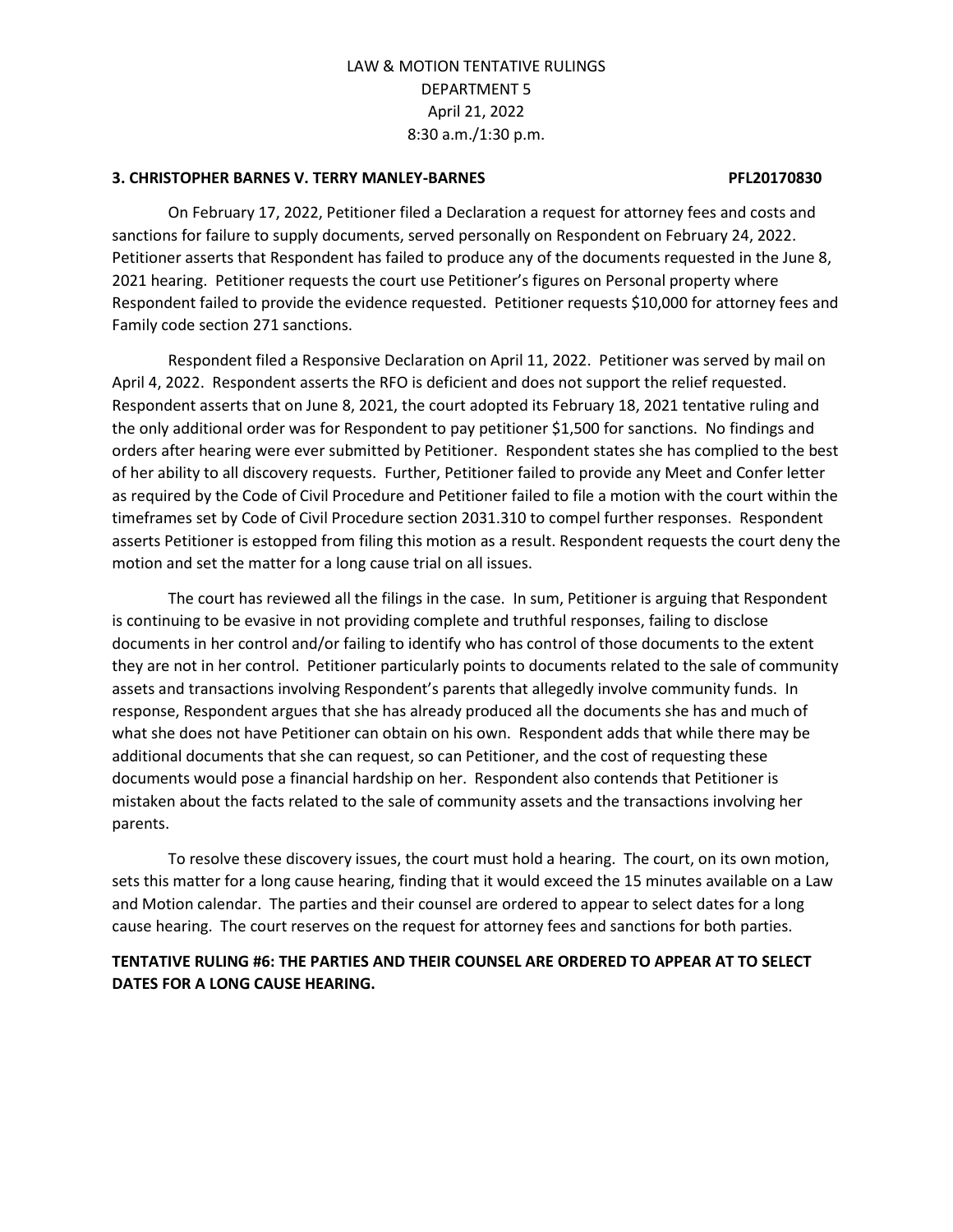#### **5. CRYSTALL L. CORBETT V. SEAN P. CORBETT PROPERTY ASSAULT ASSESSED FL20110935**

On December 9, 2021, the parties appeared in court for a CCRC Review. The court declined to adopt its tentative ruling for the hearing and instead ordered Respondent to provide proof of his completion of a drug program and testing and of counseling. The court set a hearing to determine proof of compliance on February 24, 2022. All supporting information regarding compliance was to be filed with the court at least 10 days in advance of the hearing date. The court maintained all prior orders.

On February 24, 2022 the court adopted its tentative ruling continuing the matter to April 21, 2022 as the court had not received Respondent's proof of compliance 10 days prior to the hearing.

On February 17, 2022, Respondent filed a Declaration with Exhibits A-E attached. Petitioner was served electronically on the same day. Respondent asserts he has completed more than what was ordered of him. Respondent has attached drug testing results as Exhibit A, showing negative results, including hair follicle test results. Respondent has completed substance abuse treatment and attached the certificate of completion as Exhibit B. Respondent completed a Parenting class and has attached the certificate of completion as Exhibit C. Respondent has also submitted letters from last and present counselors as Exhibits D and E. Respondent requests the court adopt the recommendations of the Child Custody Recommending Counseling (CCRC) report, that the minor begin therapy with a therapist who specializes in reunification therapy.

On February 22, 2022, Petitioner filed a Reply Declaration requesting the court continue the February 24, 2022 hearing to allow more time to review the Declaration filed by Respondent and to file a Reply on the merits.

On March 11, 2022, Respondent filed a supplemental declaration. Petitioner was served by mail on March 11, 2022. Respondent has provided a letter from his treatment provider stating he attends weekly therapy session and all scheduled medication assisted treatment appointments.

On April 8, 2022, Respondent filed an additional Supplemental Declaration. Petitioner was served electronically on April 7, 2022. The supplemental declaration contains an April 1, 2022 letter from Community Clinics regarding Respondent's attendance at the Medically Assisted Treatment clinic.

Petitioner filed a further Reply declaration on April 12, 2022. Respondent was served by mail on April 12, 2022. Petitioner requests the court deny Respondent's requests as he has not provided proof he is in compliance with the 2013 orders. Petitioner asserts the drug test results provided by Respondent do not comply with the court's orders. The drug tests were to be random observed testing, using a 10-panel screen and include tests for Suboxone-Subutex. The tests provided by Respondent are hair follicle tests which were not random. Further the test results were to be provided by the facility conducting the tests directly to minor's counsel. Further, the tests do not include testing for Suboxone-Subutex, which Respondent has abused in the past. Petitioner also asserts the court should not consider information about treatment prior to Respondent's March 2019 relapse. Petitioner also states Respondent has failed to provide adequate proof he is in compliance with attending two counseling sessions a month. Petitioner requests Respondent demonstrate compliance with the prior orders for six months prior to ordering reunification with the minor begin.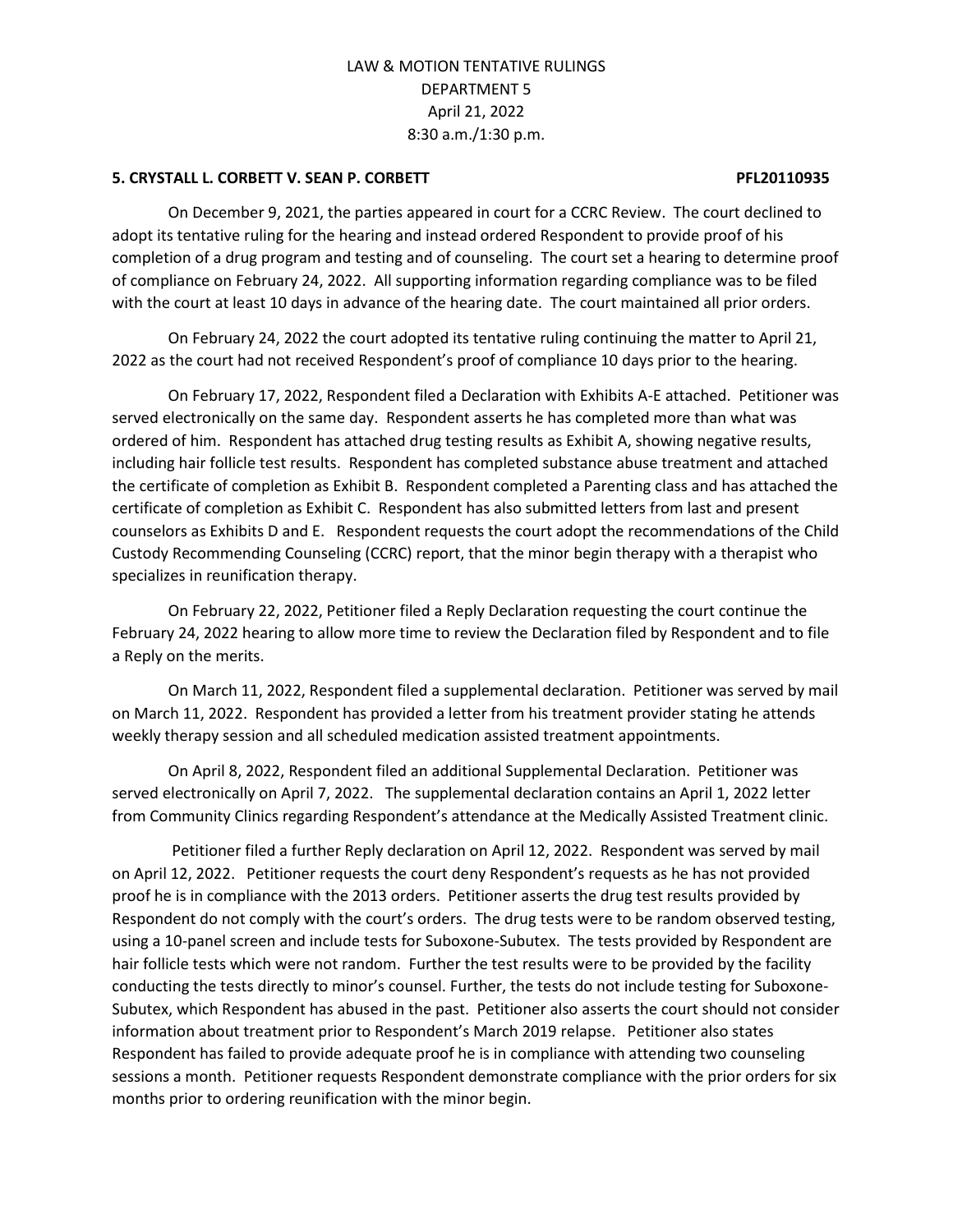The court has read and considered the CCRC report dated October 2, 2021 and the above filings and makes the following findings and orders:

Respondent has complied with the order to participate in drug treatment as well as counseling. Respondent is currently in compliance with his drug treatment program.

Respondent is to submit to random observed urinalysis testing. The tests shall be a 10-panel test and include testing for Suboxone-Subutex. Respondent shall be tested weekly on a random schedule. Test results are to be provided directly from the testing agency to Petitioner's counsel. After a period of 60 days with no missed tests and no positive tests, the minor shall be referred to a therapist that specializes in reunification therapy.

If parties are unable to agree to a reunification therapist, the Respondent is to provide Petitioner the names of three licensed therapists that specialize in reunification therapy within two weeks of notice that all tests are negative and there have been no missed tests. Petitioner will then have until one week to select one of the three and notify Respondent of the choice. The minor will participate in reunification therapy at a frequency and duration as directed by the therapist. The parties are to comply with the directives of the therapist as to when or if it is appropriate to begin integration of Respondent into the sessions.

All prior orders not in conflict with this order remain in full force and effect. Respondent shall prepare and file the findings and orders after hearing.

**TENTATIVE RULING #5: RESPONDENT IS TO SUBMIT TO RANDOM OBSERVED URINALYSIS TESTING. THE TESTS SHALL BE A 10-PANEL TEST AND INCLUDE TESTING FOR SUBOXONE-SUBUTEX. RESPONDENT SHALL BE TESTED WEEKLY ON A RANDOM SCHEDULE. AFTER A PERIOD OF 60 DAYS WITH NO MISSED TESTS AND NO POSITIVE TESTS, THE MINOR SHALL BE REFERRED TO A THERAPIST THAT SPECIALIZES IN REUNIFICATION THERAPY. IF PARTIES ARE UNABLE TO AGREE TO A REUNIFICATION THERAPIST, THE RESPONDENT IS TO PROVIDE PETITIONER THE NAMES OF THREE LICENSED THERAPISTS THAT SPECIALIZE IN REUNIFICATION THERAPY WITHIN TWO WEEKS OF NOTICE THAT ALL TESTS ARE NEGATIVE AND THERE HAVE BEEN NO MISSED TESTS. PETITIONER WILL THEN HAVE UNTIL ONE WEEK TO SELECT ONE OF THE THREE AND NOTIFY RESPONDENT OF THE CHOICE. THE MINOR WILL PARTICIPATE IN REUNIFICATION THERAPY AT A FREQUENCY AND DURATION AS DIRECTED BY THE THERAPIST. THE PARTIES ARE TO COMPLY WITH THE DIRECTIVES OF THE THERAPIST AS TO WHEN OR IF IT IS APPROPRIATE TO BEGIN INTEGRATION OF RESPONDENT INTO THE SESSIONS. ALL PRIOR ORDERS NOT IN CONFLICT WITH THIS ORDER REMAIN IN FULL FORCE AND EFFECT. RESPONDENT SHALL PREPARE AND FILE THE FINDINGS AND ORDERS AFTER HEARING.**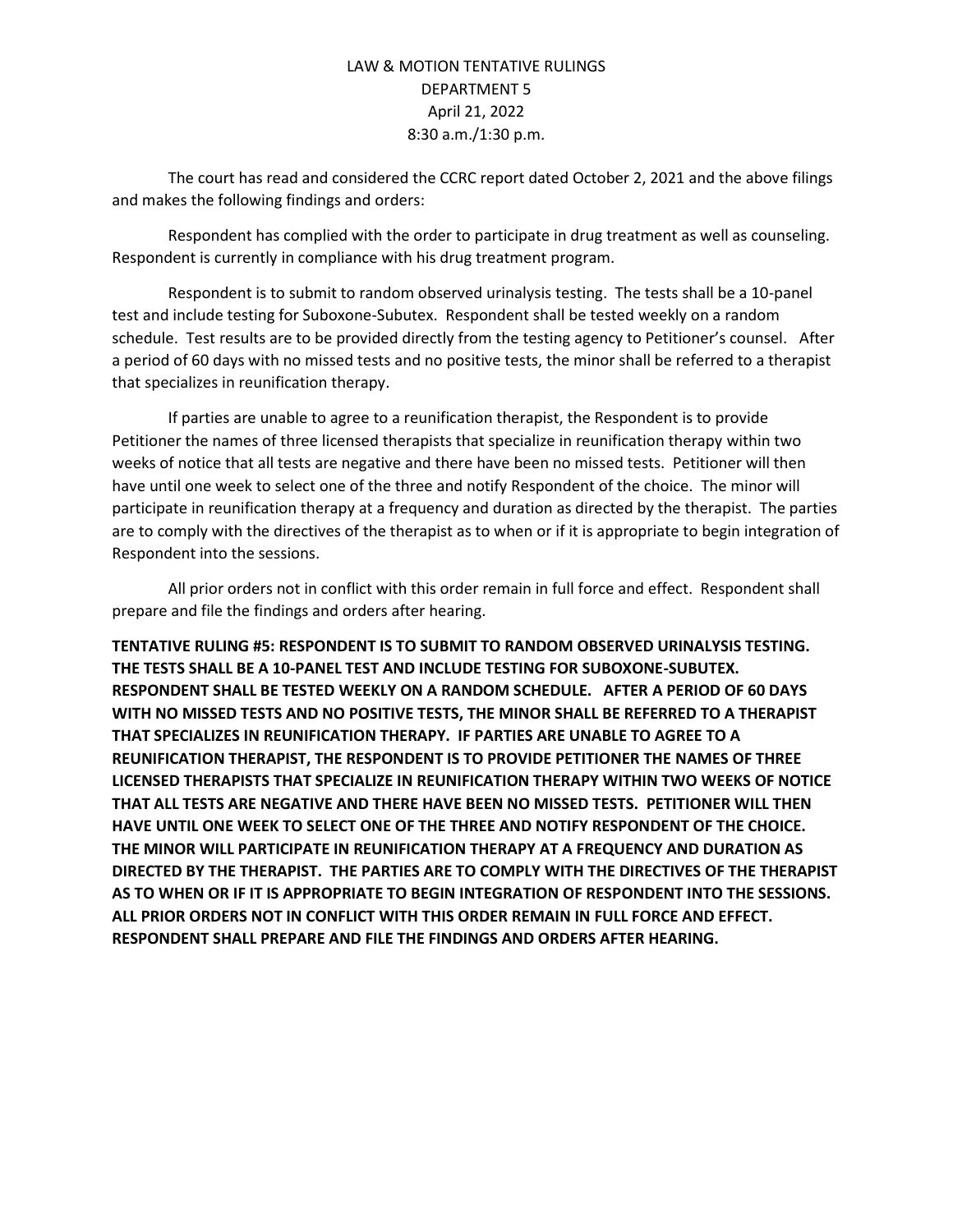### **6. DCSS V. COLBY NORDYKE (OTHER PARTY: ANGEL ROBERTS) PFS20140191**

On February 28, 2022 Commissioner Gary S. Slossberg recused himself pursuant to CCP 170.1(a)(6)(A). Subsequently, the matter was reassigned to Judge Lauren C. Bowers in Department 5 and set on the law and motion calendar for April 21, 2022.

Parties are ordered to appear.

### **TENTATIVE RULING #6: PARTIES ARE ORDERED TO APPEAR.**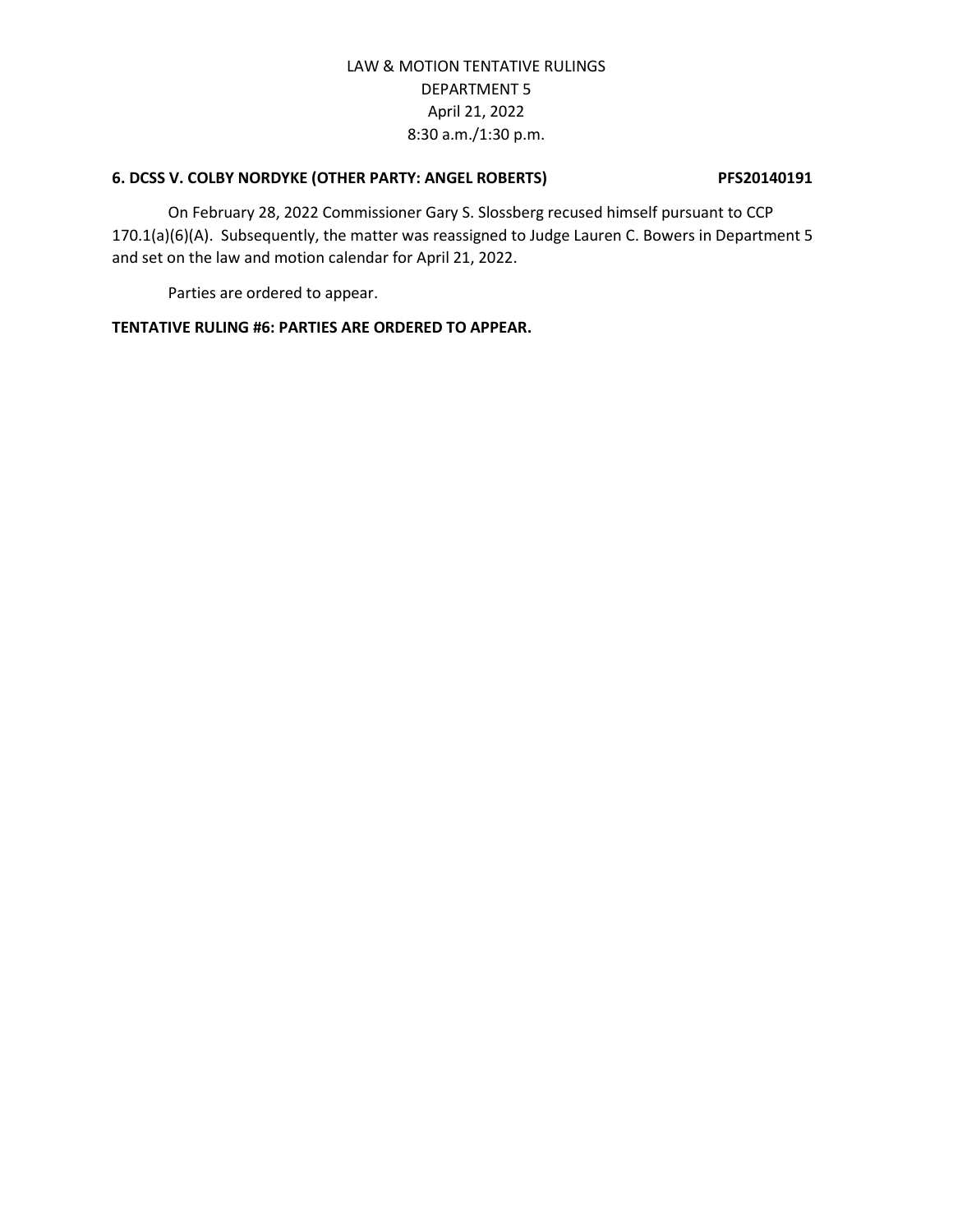### **7. HENRY AGUILAR V. KRISTIE WILLIS PFL20180694**

On February 28, 2022, counsel for Respondent filed a Motion to be relieved as counsel. Respondent and Petitioner were served by first class mail and electronically on March 18, 2022.

The court notes the mailing address Respondent was sent notice to has previously been determined to not be a current mailing address for Respondent. Further, counsel has been unable to verify if the email address Respondent was served at is current. The court is also concerned that there is currently a Request for Order set on the law and motion calendar on April 28, 2022.

Parties are ordered to appear.

### **TENTATIVE RULING #7: PARTIES ARE ORDERED TO APPEAR.**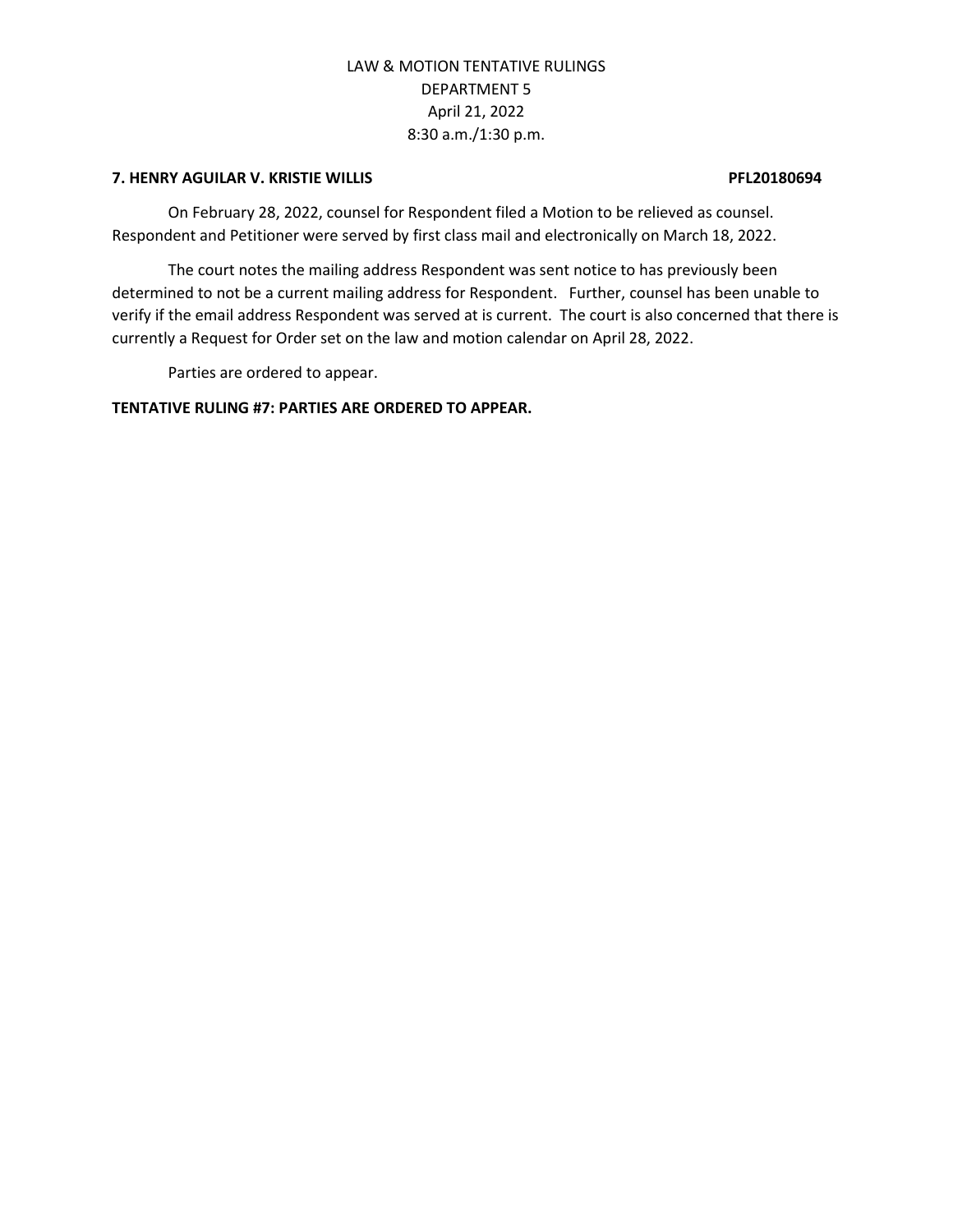#### **8. JARED LUNGREN V. RANA LUNGREN PFL20190056**

On February 7, 2022 the court referred the parties to Child Custody Recommending Counseling for an appointment on March 4, 2022 and a review hearing on April 21, 2022.

Parties appeared at CCRC on March 4, 2022 and reached a full agreement. A copy of the report was mailed to the parties on April 11, 2022.

The court has read and considered the above filings and makes the following findings and orders:

The court adopts the agreement of the parties contained in the CCRC report. The parties agree Petitioner will continue to have sole physical custody of the minor. Respondent will participate in substance abuse services with Progress House. Upon successful participation in and completion of substance abuse services, Respondent's parenting time will be stepped up, in 90 day intervals. Respondent shall provide documentation and results of her participation is substance abuse services as well as drug test results to Petitioner and the court. Respondent is to participate in community based 12-step program or support group a minimum of three times per week. Only a licensed driver shall transport the minor. Respondent is to totally abstain from the use of alcohol or any intoxicating substance, without a valid prescription, for 24 hours prior to and during her parenting time. The court adopts the remaining agreements of the parties.

All prior orders not in conflict remain in full force and effect. Petitioner shall prepare and file the findings and orders after hearing.

**TENTATIVE RULING #8: THE COURT ADOPTS THE AGREEMENT OF THE PARTIES AS CONTAINED IN THE CCRC REPORT. ALL PRIOR ORDERS NOT IN CONFLICT REMAIN IN FULL FORCE AND EFFECT. PETITIONER SHALL PREPARE AND FILE THE FINDINGS AND ORDERS AFTER HEARING.**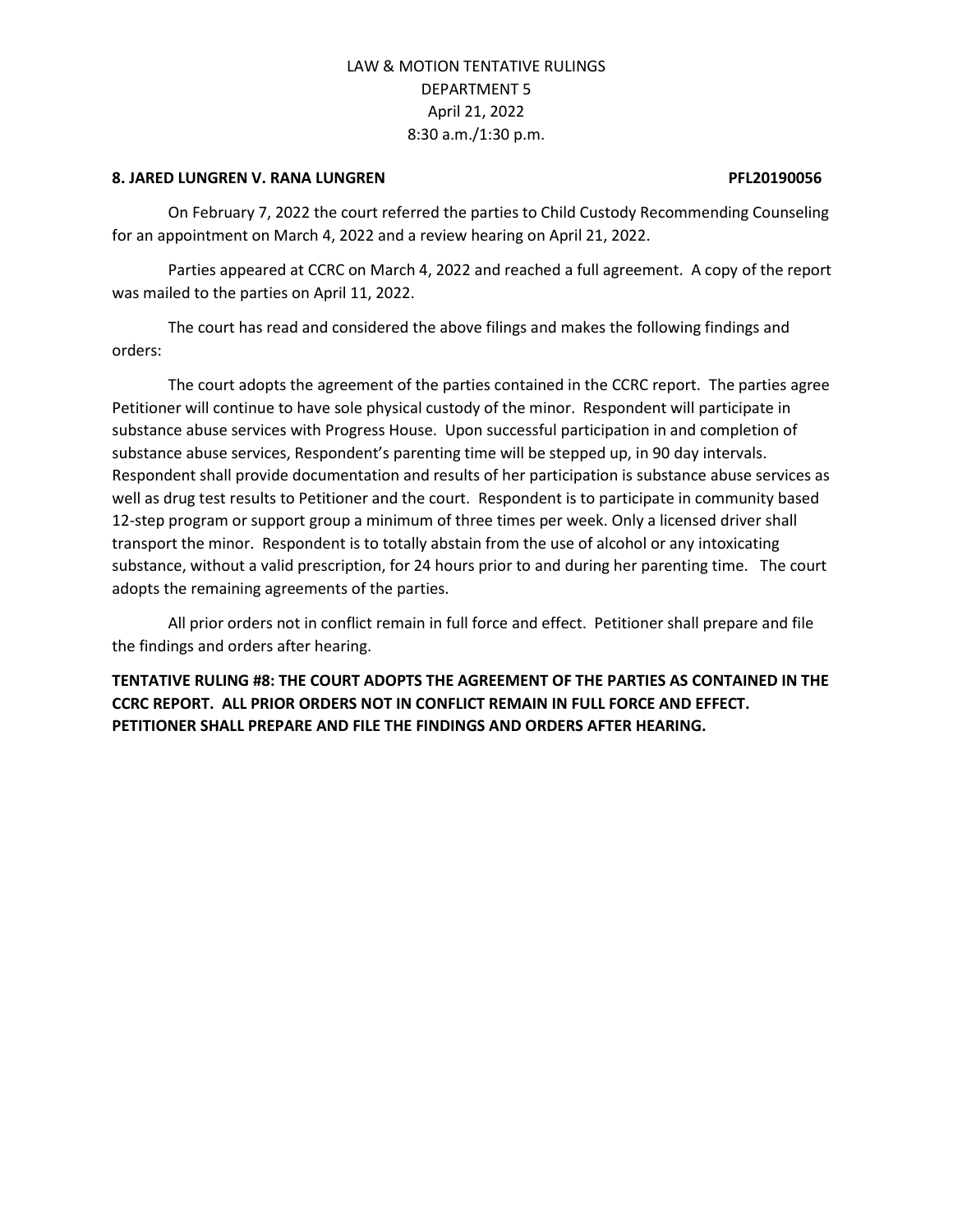#### **9. JENNIFER WYMAN RUSH V. SETH WYMAN RUSH 22FL0106**

On February 4, 2022, Petitioner filed a Request for Order (RFO) requesting the court makes orders as to custody, parenting time, child support, property control, spousal support, Respondent to maintain health insurance, and attorney fees. Parties were referred to Child Custody Recommending Counseling (CCRC) for an appointment on March 7, 2022 and a review hearing set for April 21, 2022. Petitioner concurrently filed an Income and Expense Declaration. Respondent was personally served with the Income and expense Declaration, RFO, and CCRC referral On February 13, 2022.

Petitioner is requesting joint legal custody and sole physical custody. Petitioner proposes Respondent have parenting time every other weekend from Friday at 6:00 PM until Sunday at 6:00 pm. Petitioner requests the court order guideline child support. Petitioner also requests the court order guideline temporary spousal support. Petitioner request the court order she have temporary use, possession, and control of the property located at 2682 Cresta Verde Drive in Camino as well as of a Saab vehicle that is currently inoperable. Petitioner requests the court order Respondent to maintain her as well as the minors on his health insurance through his employer. Lastly, Petitioner request the court award her \$7,500 for Family Code section 2030 attorney fees.

Respondent filed a Responsive Declaration and Income and Expense Declaration on April 8, 2022. Petitioner was served both by mail and electronically on April 8, 2022. Respondent requests the court order joint legal and physical custody of the minors, with parenting time every other weekend and two weekday evenings for three hours each. Respondent agrees to guideline child and spousal support, but request the court make a seek work order for Petitioner, impute at least full-time minimum wage to Petitioner, order a vocational evaluation and set a 90-day review hearing, and credits to Respondent per *Marriage of Stallworth*. Respondent agrees to maintain Petitioner and the minors on his health insurances. Respondent requests the court deny Petitioner's request for attorney fees. Respondent consents to Petitioner having exclusive use and control of the Saab, but requests Petitioner be responsible for any payments associated with it. Lastly, Respondent request the court order the former family home be sold, or in the alternative grant Petitioner temporary control, provided Petitioner is to pay all mortgage, tax, and insurance costs, and any other costs of living.

Petitioner filed a Reply Declaration on April 15, 2022. Respondent was served electronically on April 14, 2022. Petitioner objects to the seek work order. Petitioner asserts it is not in the best interest of the minors, as the eldest minor is 15 and Autistic and cannot be left unattended and the youngest minor is three. Petitioner has been a full-time homemaker throughout the marriage and has not worked outside the home since approximate 2005. Petitioner further asserts the other adults living on the property are not appropriate or available to provide full-time childcare for the minors. Petitioner also asserts prior to the parties' separation, the rent being paid by the maternal family members was substantially lower than what has been paid since the separation, and Petitioner has received loans from family members to pay the mortgage each month. Finally, Petitioner states Respondent's income is misstated in his Income and Expense Declaration.

Parties attended CCRC on March 7, 2022 and were able to reach a full agreement. A copy of the CCRC report was mailed to the parties on April 11, 2022. The court has read and considered the CCR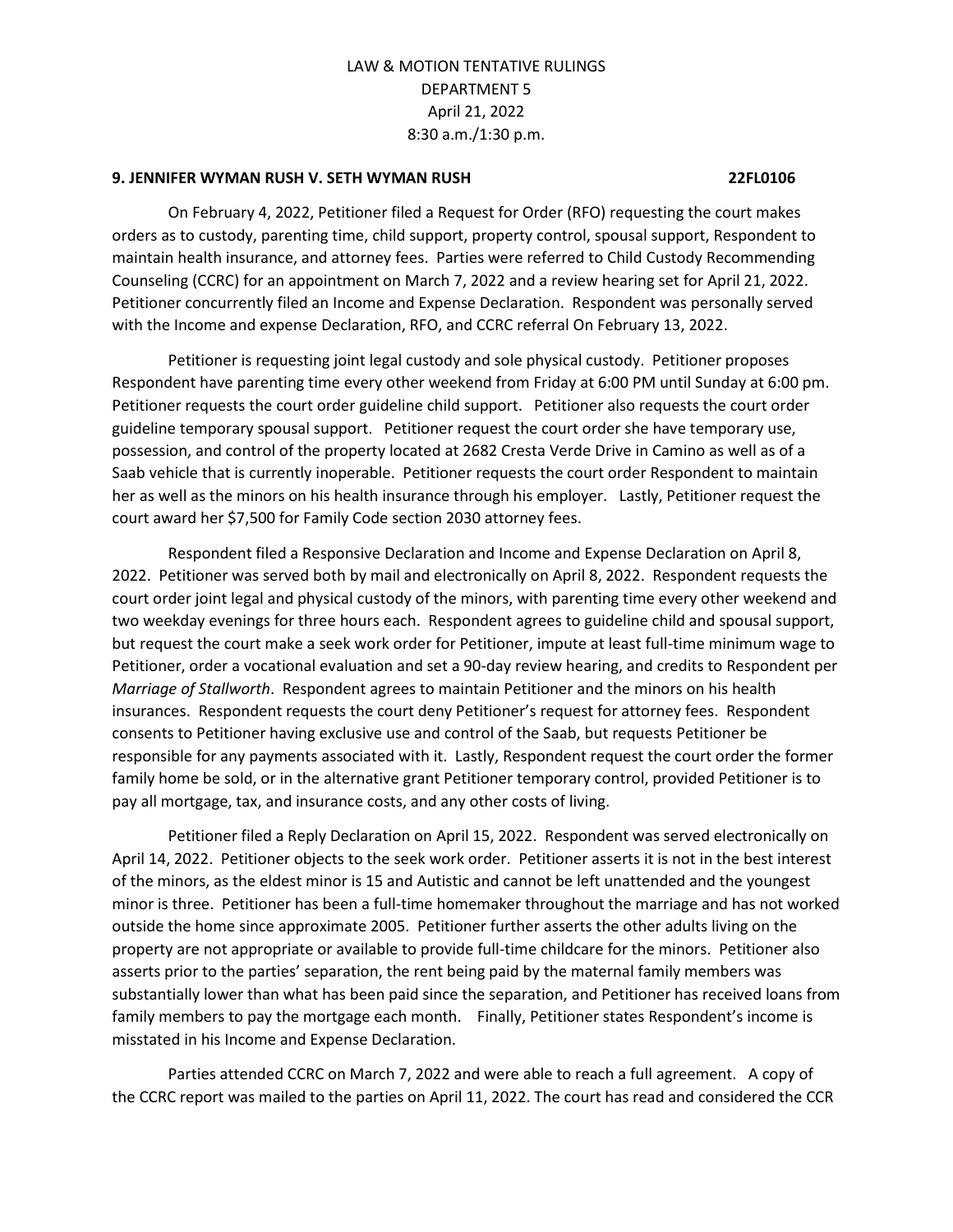report and finds the agreement of the parties to be in the best interest of the minors. The parties will have joint legal custody. The minors will have parenting time with Respondent every other weekend from Friday at 3:00 PM until Sunday at 6:00 PM. Respondent will also have parenting time two weekdays a week from 4:00 PM to 7:00 PM. Parties are to determine what the days will be based on Respondent's work schedule and the needs of the eldest minor. Respondent's parenting time will take place in his home. The eldest minor will be assessed by the school district or mental health profession within 90 days to determine if the minor has any undiagnosed mental health or neurological disorders. The parties shall enroll in a ci-parenting class, utilizing one of the classes listed on the court website, and provide the court with a copy of the certificate of completion of the course.

The court finds Petitioner to have no income based on her Income and Expense Declaration. Petitioner does receive assistance from others of approximately \$727 per month. Petitioner pays approximate \$66 per month for educational expenses. Petitioner has a deduction of \$324 per month for the property taxes. Petitioner's tax status is married filing jointly with Respondent.

The court finds Respondent to have an average monthly income of \$7,346 (\$42.38 per hour for 40 hours a week, times 52 weeks a year, divided by 12 months). The court notes Respondent does receive overtime pay and has included an Overtime table. Respondent has a \$285 deduction for retirement and \$227 for health insurance. Respondent last filed taxes a married filing jointly, with head of household.

Using the above figures and a 25% timeshare for Respondent, the court finds that guideline child support is \$1,296. See attached DissoMaster Report. Beginning March 1, 2022, Respondent shall pay Petitioner \$1,296 per month as and for child support, payable on the 1st of the month, until further order of the court or termination by operation of law. The court notes Respondent has been voluntarily paying Petitioner \$1,200 per month for support. This order results in an arrearage of \$192. The court orders Respondent to pay Petitioner \$192 as arrears on or before May 15, 2022.

Utilizing the same figures as outlines above, the court finds that guideline temporary spousal support is \$1,189. See attached DissoMaster report. Beginning March 1, 2022, Respondent shall pay Petitioner \$1,189 per month as and for temporary spousal support, payable on the 1<sup>st</sup> of the month, until further order of the court or termination by operation of law. This order results in an arrearage of \$2,378. The court order Respondent to pay Petitioner \$297.25 per month, due on the 15<sup>th</sup> of each month beginning May 15, 2022 as arrears. Failure to pay will result in the balance becoming due with full legal interest.

The court also finds that Respondent's Income and Expense Declaration demonstrates that Respondent receives bonus payments and overtime income. Therefore, the court finds that additional support is appropriate per the attached Overtime/Bonus Table. The court adopts the orders Respondent to pay Petitioner additional support per the Overtime/Bonus Table within 5 days of receipt. Respondent shall provide proof of the bonus/overtime received with the payment.

The court declines to impute income to Petitioner at this time. The court finds that given the ages and needs of the minors it is in the minors' best interest for Petitioner to remain their full-time caretaker. The court denies Respondent's request for a seek work order. The court grants Respondent's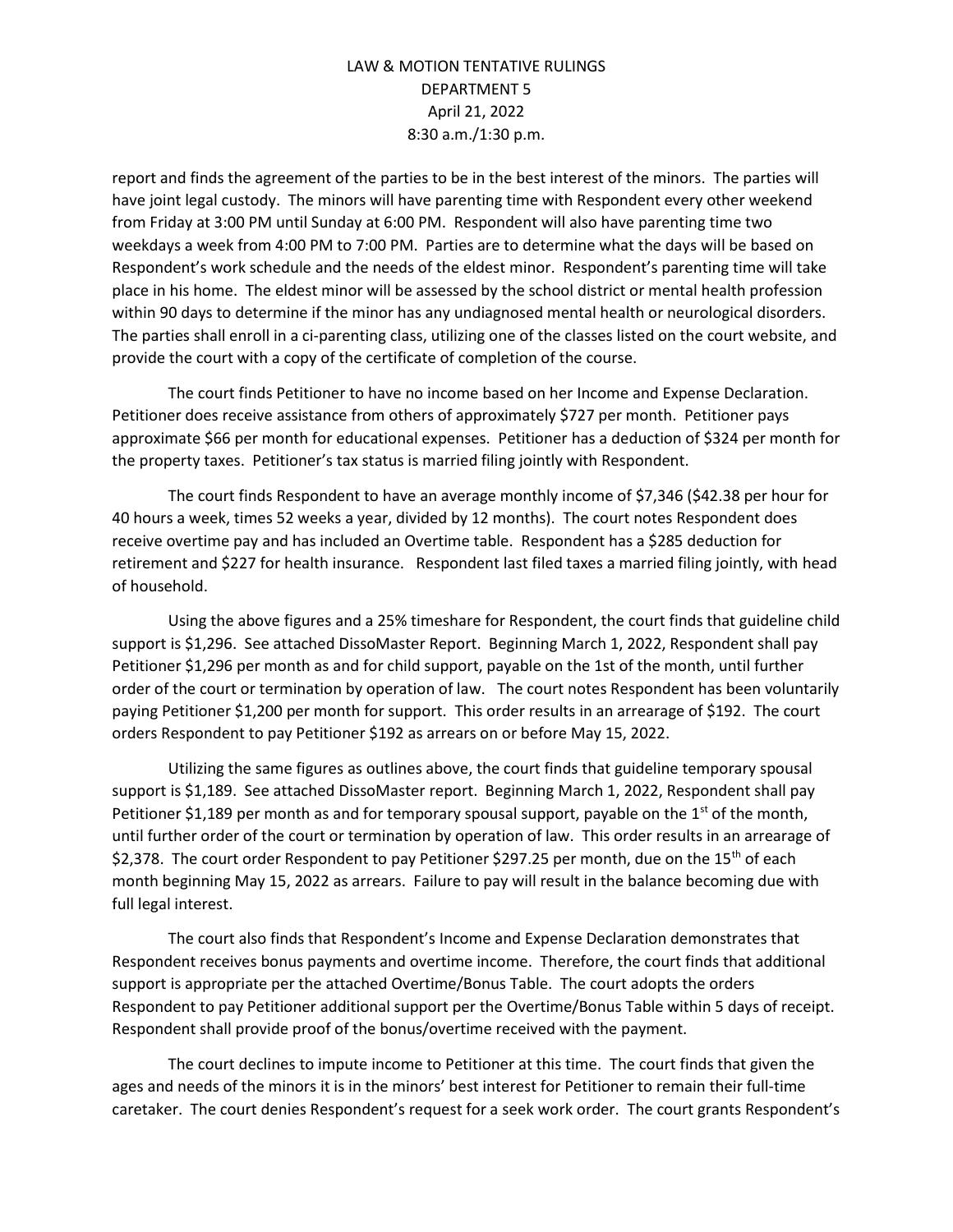request for Petitioner to participate in a vocational evaluation with Patrick Sullivan. Respondent shall advance the cost of the evaluation, subject to reallocation. Petitioner is reminded of her equal obligation to support the minors.

Respondent is ordered to maintain Petitioner and the minors on his employer-sponsored health insurance pursuant to the ATROs.

The court denies Respondent's request for sale of the property. The court grants Petitioner's request for exclusive use and possession of 2682 Cresta Verda Drive in Camino. Petitioner shall be responsible for the costs of maintaining the property, including payment of the mortgage, property taxes, insurance, and maintenance costs. The court grants Petitioner's request for the exclusive control and use of the Saab vehicle. Petitioner shall pay the costs of the vehicle, including any car payments, insurance, registration, and maintenance costs.

The court denies Petitioner's request for Family Code section 2030 attorney fees. The court finds that will the spousal support payments, the parties are more equally situated and that each party has an equal access to legal representation.

The court sets a review hearing in 90 days for receipt of the vocational evaluation.

All prior orders not in conflict with this order remain in full force and effect. Petitioner shall prepare and file the findings and orders after hearing.

**TENTATIVE RULING #9: THE COURT ADOPTS THE AGREEMENT OF THE PARTIES CONTAINED IN THE CCRC REPORT AS OUTLINED ABOVE. THE COURT ORDERS GUIDELINE CHILD SUPPORT AS OUTLINED ABOVE. THE COURT ORDERS GUIDELINE TEMPORARY SPOUSAL SUPPORT AS OUTLINED ABOVE. RESPONDENT SHALL MAINTAIN PETITIONER AND THE MINORS ON HIS HEALTH INSURANCE. THE COURT DENIED RESPONDENT'S REQUEST TO IMPUTE INCOME TO PETITIONER. THE COURT DENIES RESPONDENT'S REQUEST FOR A SEEK WORK ORDER. THE COURT GRANTS RESPONDENT'S REQUEST FOR PETITIONER TO PARTICIPATE IN A VOCATIONAL EVALUATION. RESPONDENT SHALL ADVANCE THE COSTS SUBJECT TO REALLOCATION. THE COURT DENIES RESPONDENT'S REQUEST TO ORDER THE SALE OF THE FORMER MARITAL PROPERTY. PETITIONER SHALL HAVE USE AND CONTROL OF THE PROPERTY AS OUTLINED ABOVE. PETITIONER SHALL HAVE USE AND CONTROL OF THE SAAB VEHICLE AS OUTLINED ABOVE. THE COURT DENIES PETITIONER'S REQUEST OF FAMILY CODE SECTION 2030 ATTORNEY FEES WITHOUT PREJUDICE. THE COURT SETS A REVIEW HEARING FOR RECEIPT OF THE VOCATIONAL EVALUATION ON JULY 21ST, 2022 AT 8:30AM. ALL PRIOR ORDERS NOT IN CONFLICT WITH THIS ORDER REMAIN IN FULL FORCE AND EFFECT. PETITIONER SHALL PREPARE AND FILE THE FINDINGS AND ORDERS AFTER HEARING.**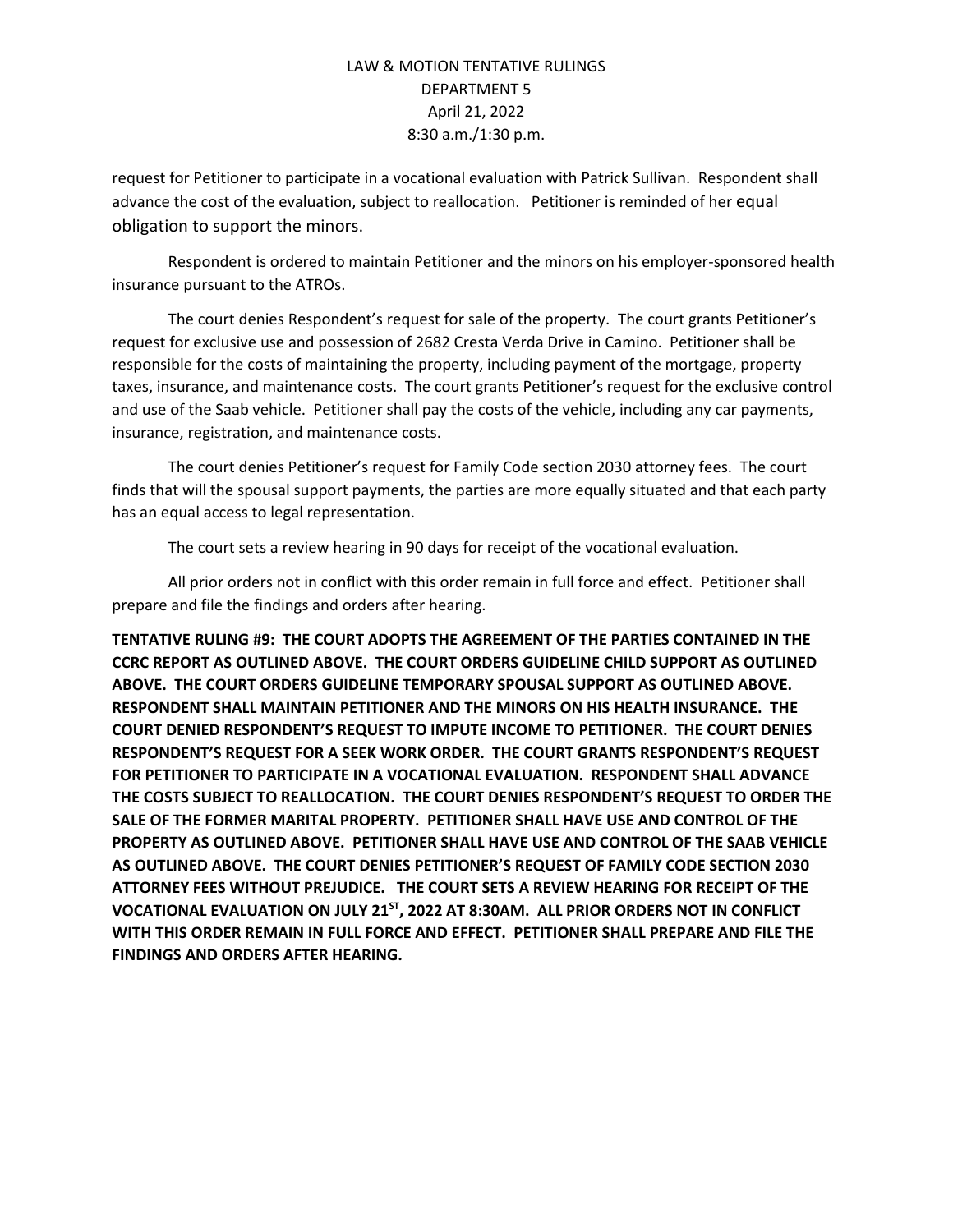| ATTORNEY (NAME AND ADDRESS).<br> EDC | TELEPHONE NO: | Superior Court Of The State of California County of<br><b>COURT NAME:</b> |
|--------------------------------------|---------------|---------------------------------------------------------------------------|
| <b>Court</b>                         |               | <b>STREET ADDRESS:</b>                                                    |
|                                      |               | MAILING ADDRESS:<br><b>BRANCH NAME:</b>                                   |
| l California                         |               |                                                                           |
| <b>ATTORNEY FOR: Respondent</b>      |               |                                                                           |
| <b>DISSOMASTER REPORT</b>            |               | <b>CASE NUMBER:</b>                                                       |
| 2022, Monthly                        |               | $22$ FLOIOG                                                               |

| <b>Input Data</b>                 | Responden | Petitioner  | Guideline (2022)        |                                              | <b>Cash Flow Analysis</b> | Responden | Petitioner |
|-----------------------------------|-----------|-------------|-------------------------|----------------------------------------------|---------------------------|-----------|------------|
| Number of children                | 0         | 1           | Nets (adjusted)         | Guideline<br>Payment (cost)/benefit<br>5,772 |                           |           |            |
| % time with Second Parent         | 25%       | 0%          | Respondent              |                                              |                           | (2,485)   | 2,485      |
| Filing status                     | MFJ->     | <-MFJ       | Petitioner              | 727                                          | Net spendable income      | 3,287     | 3,212      |
| # Federal exemptions              | 1*        | 2*          | Total                   | 6,499                                        | % combined spendable      | 50.6%     | 49,4%      |
| Wages + salary                    | 7,346     | 0           | Support (Nondeductible) |                                              | Total taxes               | 1,062     | 0          |
| 401(k) employee contrib           | 0         | 0           | CS Payor                | Responden #WHA                               |                           | 8         | 0          |
| Self-employment income            | 0         | 0           |                         | t                                            | Net wage paycheck/mo      | 6,246     | 0          |
| Other taxable income              | 0         | 0           | Presumed                | 1,296                                        | Comb. net spendable       | 6,499     |            |
| Short-term cap, gains             | 0         | 0           | Basic CS                | 1,296                                        | Proposed                  |           |            |
| Long-term cap. gains              | 0         | 0           | Add-ons                 | 0                                            | Payment (cost)/benefit    | (2, 485)  | 2,485      |
| Other gains (and losses)          | 0         | 0           | Presumed Per Kid        |                                              | Net spendable income      | 3,287     | 3,212      |
| Ordinary dividends                | 0         | 0           | Child 1                 | 1,296                                        | NSI change from gdl       | 0         | 0          |
| Tax, interest received            | 0         | 0           | SS Payor                | Responden                                    | % combined spendable      | 50.6%     | 49.4%      |
| Social Security received          | 0         | 0           | Alameda                 | 1,189                                        | % of saving over gdl      | 0%        | 0%         |
| Unemployment compensation         | 0         | 0           | Total                   | 2,485                                        | <b>Total taxes</b>        | 1,062     | 0          |
| Operating losses                  | 0         | 0           | Proposed, tactic 9      |                                              | # WHA                     | 8         | 0          |
| Ca. operating loss adj.           | 0         | 0           | CS Payor                | Responden                                    | Net wage paycheck/mo      | 6,246     | 0          |
| Roy, partnerships, S corp, trusts | 0         | 0           |                         | t                                            | Comb, net spendable       | 6,499     |            |
| Rental income                     | 0         | 0           | Presumed                | 1,296                                        | Percent change            | 0.0%      |            |
| Misc ordinary tax. inc.           | 0         | 0           | <b>Basic CS</b>         | 1,296                                        | Default Case Settings     |           |            |
| Other nontaxable income           | 0         | 727         | Add-ons                 | 0                                            |                           |           |            |
| New-spouse income                 | 0         | 0           | Presumed Per Kid        |                                              |                           |           |            |
| Adj. to income (ATI)              | 0         | 0           | Child 1                 | 1,296                                        |                           |           |            |
| SS paid other marriage            | 0         | 0           | SS Payor                | Responden                                    |                           |           |            |
| Ptr Support Pd, other P'ships     | 0         | 0           |                         |                                              |                           |           |            |
| CS paid other relationship        | 0         | $\bf{0}$    | Alameda                 | 1,189                                        |                           |           |            |
| Health ins (Pre-tax)              | 227       | $\bf{0}$    | Total                   | 2,485                                        |                           |           |            |
| Qual. Bus. Inc. Ded.              | 0         | $\bf{0}$    | Savings                 | 0                                            |                           |           |            |
| Itemized deductions               | 0         | $\mathbf 0$ | No releases             |                                              |                           |           |            |
| Other medical expenses            | 0         | 0           |                         |                                              |                           |           |            |
| Property tax expenses             | 0         | 0           |                         |                                              |                           |           |            |
| Ded, interest expense             | 0         | 0           |                         |                                              |                           |           |            |
| Charitable contribution           | 0         | 0           |                         |                                              |                           |           |            |
| Miscellaneous itemized            | 0         | 0           |                         |                                              |                           |           |            |
| Required union dues               | O.        | 0           |                         |                                              |                           |           |            |
| Cr. for Pd. Sick and Fam. L.      | 0         | 0           |                         |                                              |                           |           |            |
| Mandatory retirement              | 285       | 0           |                         |                                              |                           |           |            |
| Hardship deduction                | 0*        | 0*          |                         |                                              |                           |           |            |
| Other gdl, deductions             | 0         | 0           |                         |                                              |                           |           |            |
| AMT info (IRS Form 6251)          | 0         | 0           |                         |                                              |                           |           |            |
| Child support add-ons             | 0         | 0           |                         |                                              |                           |           |            |
| TANE SSL and CS received          |           |             |                         |                                              |                           |           |            |



 $\hat{\boldsymbol{\gamma}}$ 

 $\sim$ 

- 2010年12月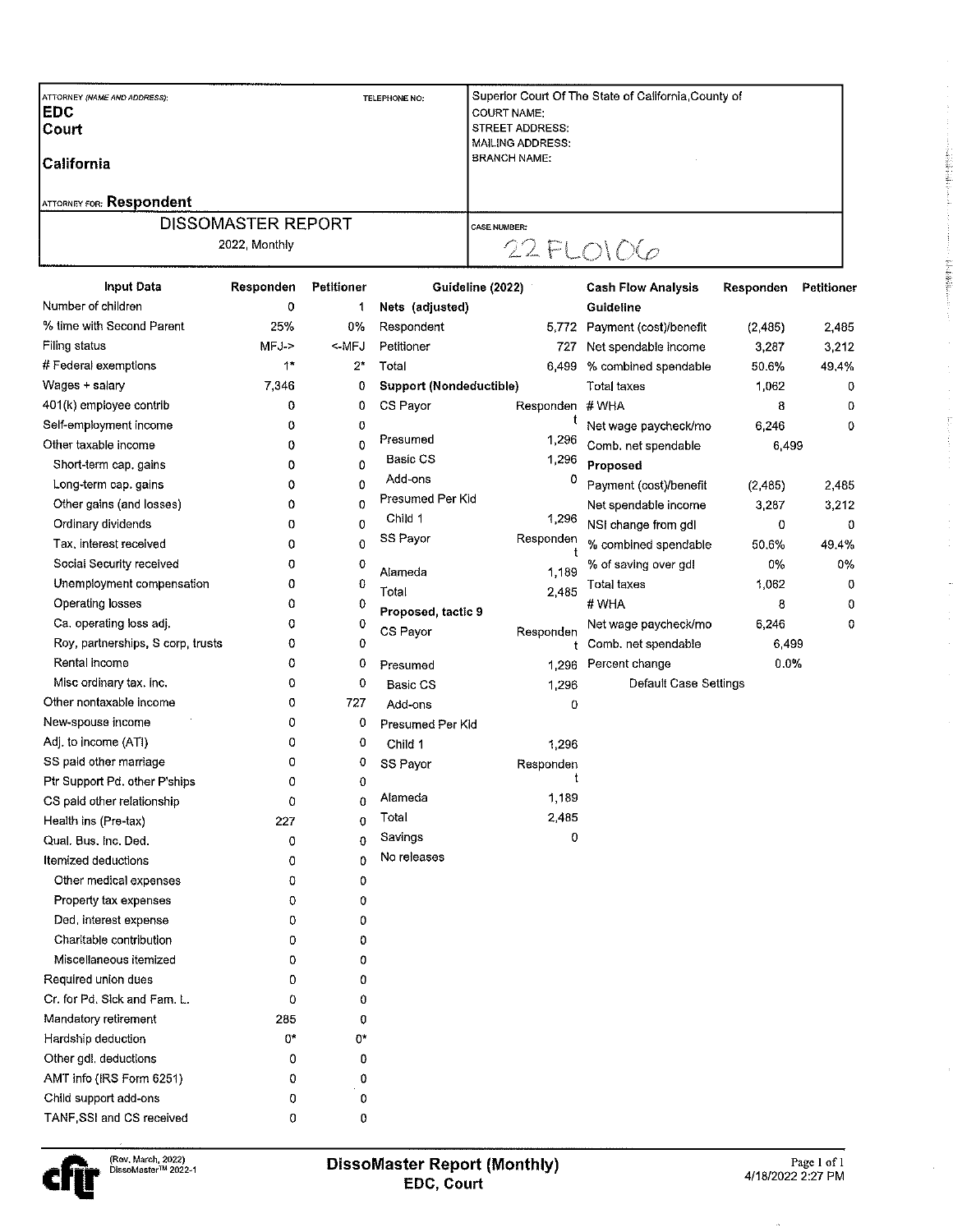| ATTORNEY (NAME AND ADDRESS):<br><b>EDC</b><br><b>ICourt</b><br><b>ICalifornia</b><br><b>ATTORNEY FOR: Respondent</b> | TELEPHONE NO: | Superior Court Of The State of California, County of<br><b>COURT NAME:</b><br><b>STREET ADDRESS:</b><br><b>MAILING ADDRESS:</b><br><b>BRANCH NAME:</b> |
|----------------------------------------------------------------------------------------------------------------------|---------------|--------------------------------------------------------------------------------------------------------------------------------------------------------|
| Respondent Monthly Overtime Wages Report<br>2022 Monthly                                                             |               | <b>CASE NUMBER:</b><br>22FLOIOG                                                                                                                        |

"R" denotes that Respondent is a recipient for the corresponding support

"CS%" is the percentage of Overtime paid as additional Child Support

"SS%" is the percentage of Overtime paid as additional Spousal Support

| Respondent's<br><b>Gross Overtime</b> | <b>Basic CS%</b> | <b>Basic CS</b> | Alameda SS% | Alameda SS | <b>Total Basic CS</b> | <b>Total SS</b> | <b>Total Support CS+SS</b> |
|---------------------------------------|------------------|-----------------|-------------|------------|-----------------------|-----------------|----------------------------|
| 0                                     | 0.00             | 0               | 0.00        | 0          | 1.296                 | 1,189           | 2,485                      |
| 100                                   | 17.64            | 18              | 18.11       | 18         | 1.314                 | 1,207           | 2,521                      |
| 200                                   | 17.43            | 35              | 17.89       | 36         | 1.331                 | 1,225           | 2.556                      |
| 300                                   | 15.15            | 45              | 18.72       | 56         | 1,342                 | 1,245           | 2,587                      |
| 400                                   | 13.44            | 54              | 19.38       | 78         | 1,350                 | 1,267           | 2,616                      |
| 500                                   | 12.41            | 62              | 19.77       | 99         | 1.358                 | 1,288           | 2,646                      |
| 600                                   | 11.72            | 70              | 20.04       | 120        | 1,366                 | 1,309           | 2,676                      |
| 700                                   | 11.22            | 79              | 20.24       | 142        | 1.375                 | 1,331           | 2.705                      |
| 800                                   | 10.85            | 87              | 20.39       | 163        | 1,383                 | 1,352           | 2,735                      |
| 900                                   | 10.55            | 95              | 20.50       | 185        | 1,391                 | 1,374           | 2,765                      |
| 1,000                                 | 10.31            | 103             | 20.60       | 206        | 1,399                 | 1,395           | 2.794                      |
| 1,100                                 | 10.11            | 111             | 20.68       | 227        | 1.407                 | 1,417           | 2,824                      |
| 1,200                                 | 9.85             | 118             | 20.51       | 246        | 1,414                 | 1,435           | 2.849                      |
| 1,300                                 | 9.72             | 126             | 20.58       | 268        | 1,422                 | 1,457           | 2,879                      |
| 1,400                                 | 9,60             | 134             | 20.65       | 289        | 1,430                 | 1,478           | 2.909                      |
| 1,500                                 | 9.49             | 142             | 20.71       | 311        | 1,438                 | 1,500           | 2,938                      |
| 1,600                                 | 9.40             | 150             | 20.77       | 332        | 1,447                 | 1,521           | 2,968                      |
| 1,700                                 | 9.32             | 158             | 20.81       | 354        | 1,454                 | 1,543           | 2,997                      |
| 1,800                                 | 9.24             | 166             | 20.86       | 375        | 1,462                 | 1,564           | 3,027                      |
| 1,900                                 | 9,17             | 174             | 20.90       | 397        | 1,470                 | 1,586           | 3.057                      |
| 2,000                                 | 9.11             | 182             | 20.94       | 419        | 1,478                 | 1,608           | 3,086                      |

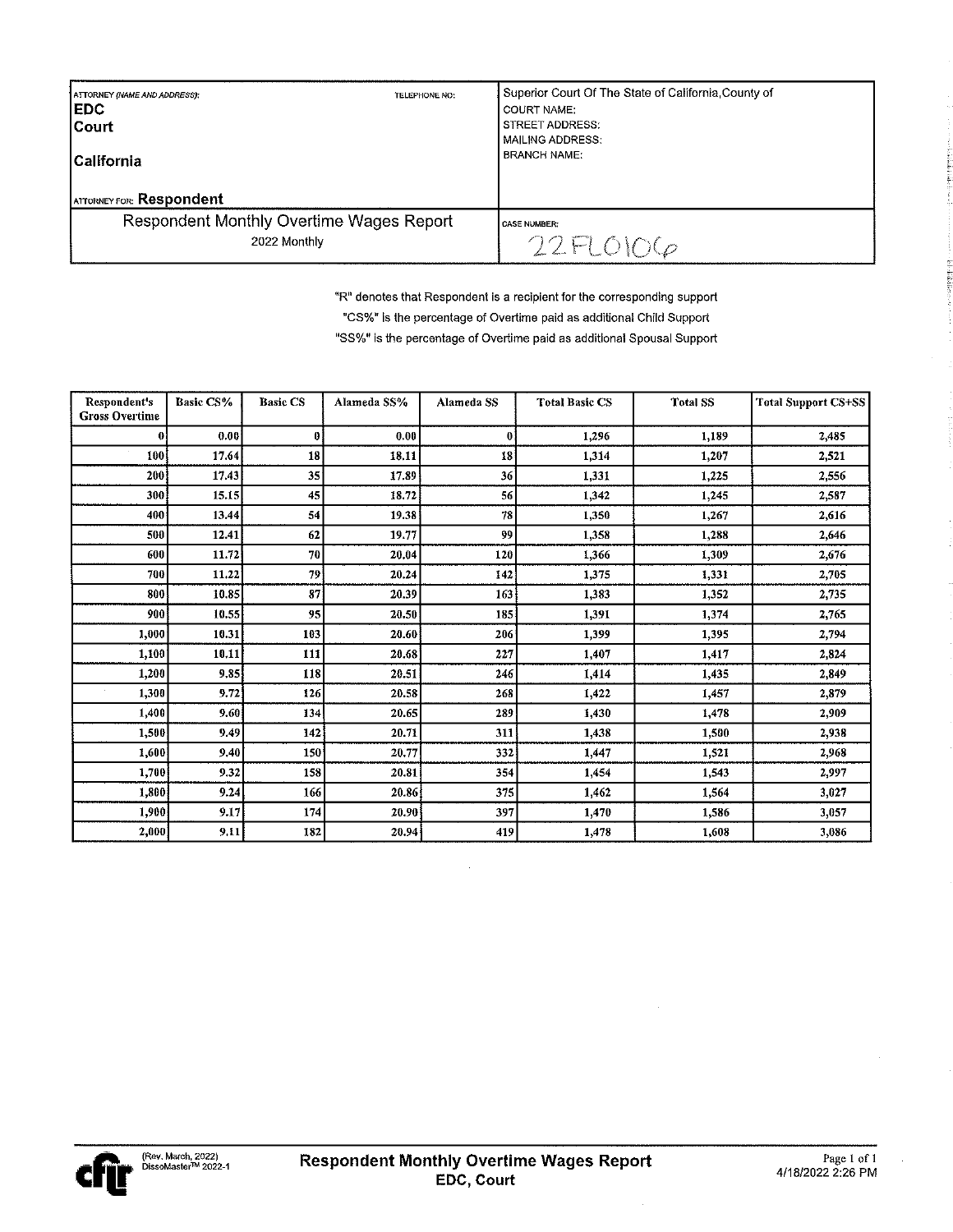### **10. JEREMY MCCOY V. JESSICA MCCOY PFL20180393**

On February 9, 2022 Petitioner filed a Request For Order (RFO) requesting the court authorize the release of \$10,000 from funds held in trust to each party for attorney fees. Respondent was served with the RFO by mail on February 10, 2022.

Petitioner asserts the parties have been unable to reach a resolution in this matter despite his attempts to negotiate a settlement. Therefore, the matter is currently set for a long-cause trial. Petitioner's attorney requires a \$10,000 trial retainer. Therefore, Petitioner is requesting the court authorize the release of \$10,000 to each party from the trust account. The funds held in trust are the proceeds of the sale of the former marital residence.

Respondent filed a Responsive Declaration on April 8, 2022. Upon review of the court filed there is no proof of service showing Petitioner was served with the response.

Respondent asserts she has attempted to negotiate a settlement, yet Petitioner failed to respond and has chosen to litigate the issue. Respondent further asserts Petitioner's request for attorney fees does not comply with California Rule of Court 5.427(b)(1), in that Petitioner has not submitted the FL-319 and a current Income and Expense Declaration, and there has not submitted sufficient information about the attorney's billing rate, nature of the litigation, the attorney's experience, et cetera. Further, Respondent asserts that pending the end of litigation, it is unclear whether Petitioner will have an interest in the funds currently held in trust. Lastly, Respondent asserts Petitioner has sufficient monthly income to pay his attorney fees.

The court finds Petitioner has failed to comply with California Rule of Court 5.427(b). Therefore, the court denies Petitioner's request.

All prior orders remain in full force and effect. Petitioner shall prepare and file the findings and orders after hearing.

# **TENTATIVE RULING #10: PETITIONER'S REQUEST FOR FAMILY CODE SECTION 2030 ATTORNEY FEES IS DENIED WITHOUT PREJUDICE. ALL PRIOR ORDERS REMAIN IN FULL FORCE AND EFFECT. PETITIONER SHALL PREPARE AND FILE THE FINDINGS AND ORDERS AFTER HEARING.**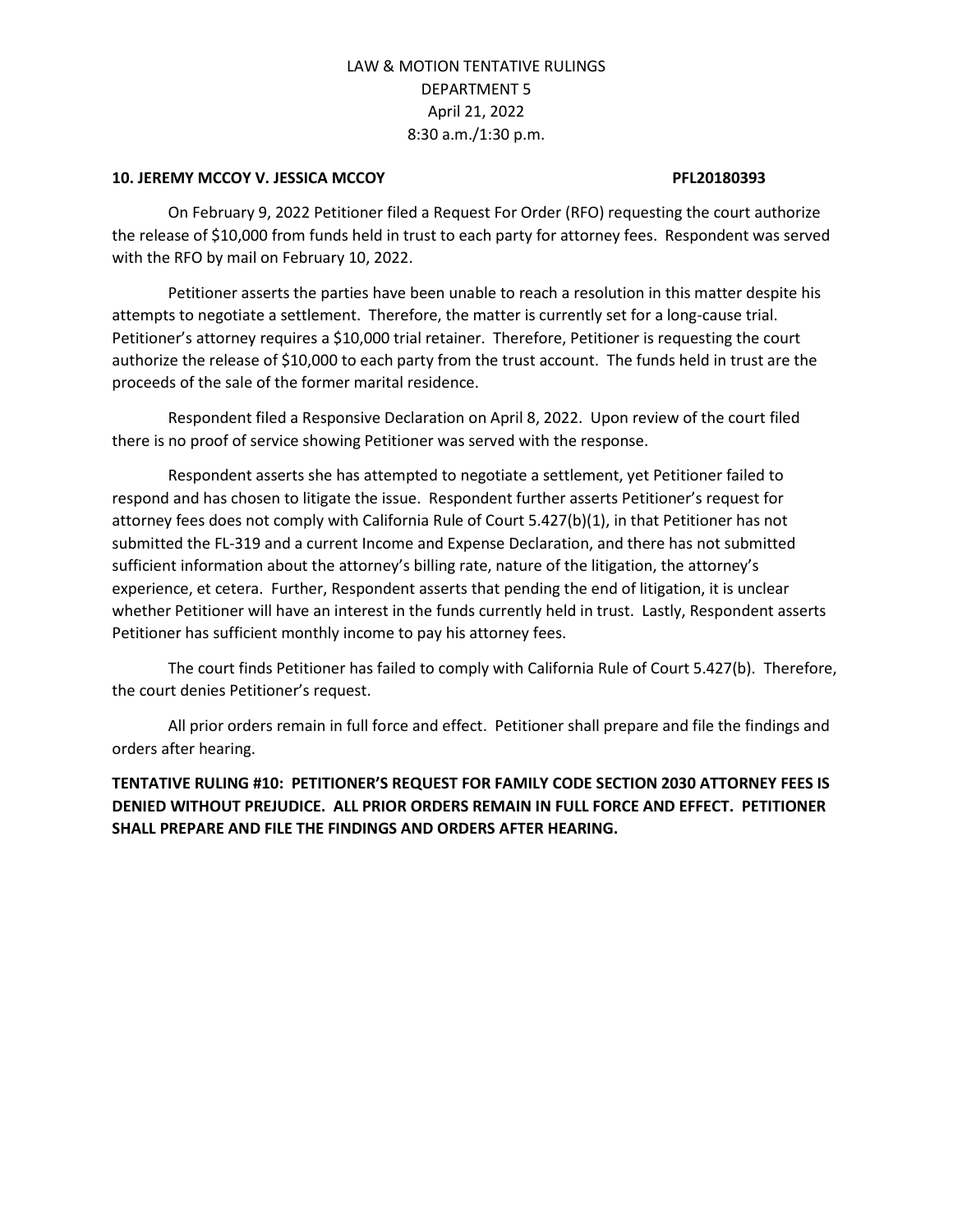#### **11. LEANNE VANNOY V. WILLIAM VANNOY PFL20150453**

On November 29, 2021, Petitioner filed a Request for Order (RFO) requesting an order to compel Respondent to produce documents in response to Petitioner's Request for Production of Documents served on Respondent on July 28, 2021 and an order for sanctions. That same day, Respondent was served with the RFO.

On January 28, 2022, Respondent filed a Responsive Declaration, an Opposition to the RFO, which included his own request for sanctions, and a Declaration of his attorney in support of the opposition. All filings were served on Petitioner electronically that same day.

Respondent states that Petitioner failed to include a separate statement, as required by Ca. Rules of Court, rule 3.1345(a)(3) and failed to comply with other formalities required under rule 3.3145, such as not including the texts of each Response made by Respondent and a statement of the factual and legal reasons for compelling further response, among other alleged deficiencies. Additionally, Respondent contends that Petitioner is not entitled to sanctions for her failure to include the amount of the sanction, to whom it is against, and its basis. Respondent requests \$820 in attorney's fees and \$1,500 in sanctions for having to oppose the motion.

On February 7, 2022, Petitioner filed a Declaration of Petitioner's attorney in response to the Respondent's Opposition, served on Respondent electronically on February 4, 2022. Petitioner's counsel acknowledges the procedural defects in the motion and requests that the court continue the matter to allow Petitioner an opportunity to cure the defects. Petitioner's counsel adds that a trial has yet to set in the matter. The court notes that trial setting in the matter also is set on the court's calendar on February 10, 2022.

Petitioner's counsel continues that, after Respondent's counsel e-mailed Petitioner's counsel on November 18, 2022 to request additional time to meet and confer prior to the filing of a Motion to Compel, Petitioner's office responded on November 22, 2022 requesting to set up a time to discuss the issues. Petitioner's counsel alleges that, although Respondent's office agreed to a phone call on December 17, 2022 to meet and confer, Respondent's counsel did not call and later stated through counsel's office that Respondent did not wish to discuss the matter any further but would let Petitioner's counsel know if that position changed. This chain of events was supported by e-mail communications attached to the declaration.

The court found that Petitioner's Motion failed to include a separate statement as required by the Cal. Rules of Court and that Petitioner made good faith efforts to resolve the issue prior to Respondent filing his responsive pleadings. In the interest of resolving the matter on its merits, the court granted Petitioner's request to continue the hearing on the RFO to March 24, 2022. Petitioner was ordered to cure any defects in the Motion to Compel and serve the new pleadings on Respondent at least 16 court days prior to the new hearing date. The court reserved both parties request for sanctions to the continued hearing date and found that Petitioner's failure to comply with court rules will be factor in determining whether to issue sanctions and in what amount. The parties were further ordered to meet and confer in attempt to resolve the issues raised in the RFO prior to the continued hearing date.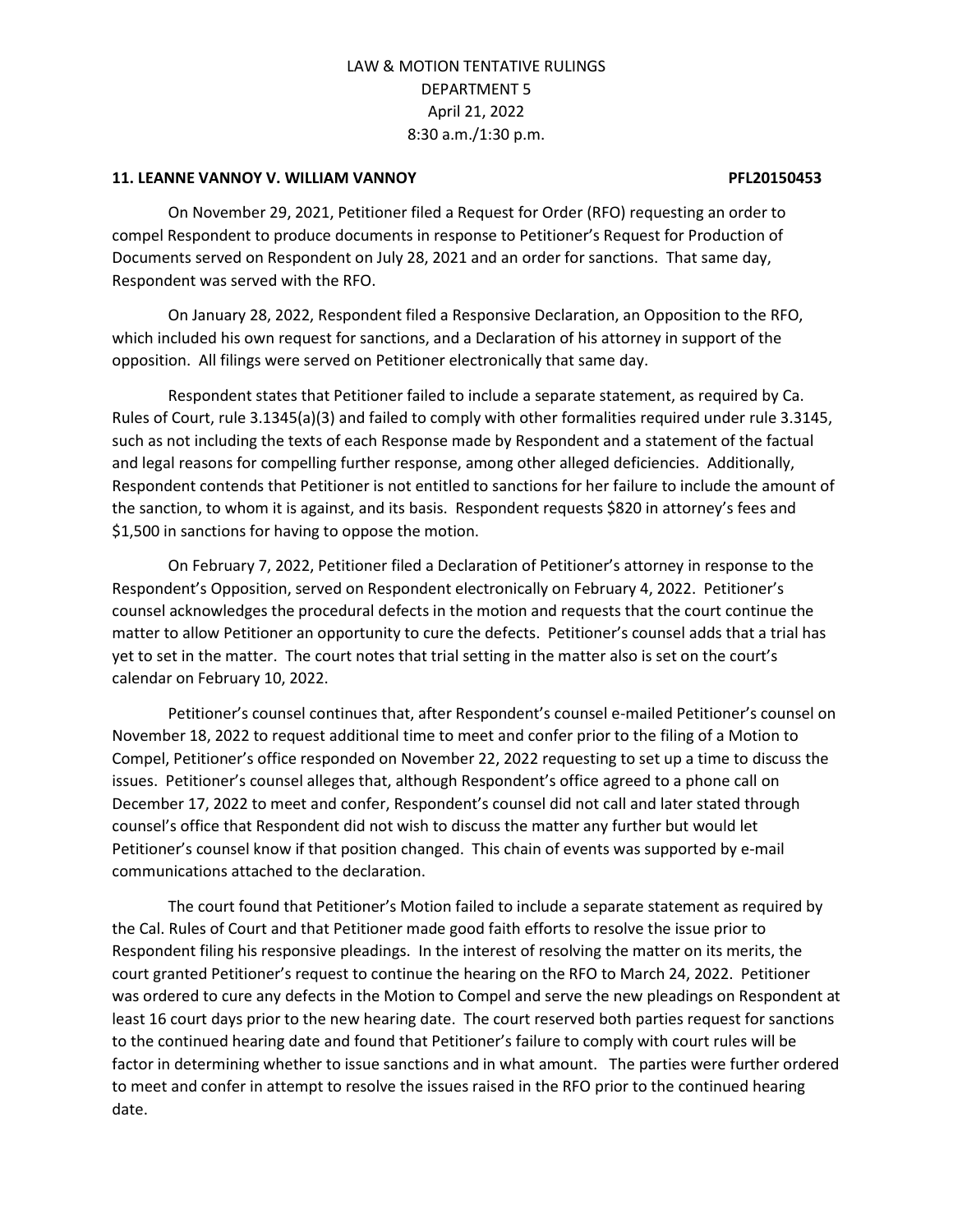On March 8, 2022Petitioner filed a Separate Statement pursuant to Cal. Rules of Court, Rule 3.1345(a)(3) requesting motions to compel and sanctions. Respondent was served the same day. Petitioner is requesting the Respondent be compelled to produce documents in 30 different requests.

Respondent filed a Second Supplemental Response to the Demand for Production of documents. Petitioner was served personally on April 6, 2022. Respondent Supplemental Response contains a total of 1,415 pages of documents. Upon review of the declaration, Respondent has addressed each of the requests for production.

The court finds Petitioner's Motion to Compel has been complied with. Therefore, the court drops the matter from calendar.

**TENTATIVE RULING #11: RESPONDENT HAS COMPLIED WITH THE MOTION TO COMPEL. THE MATTER IS DROPPED FROM CALENDAR.**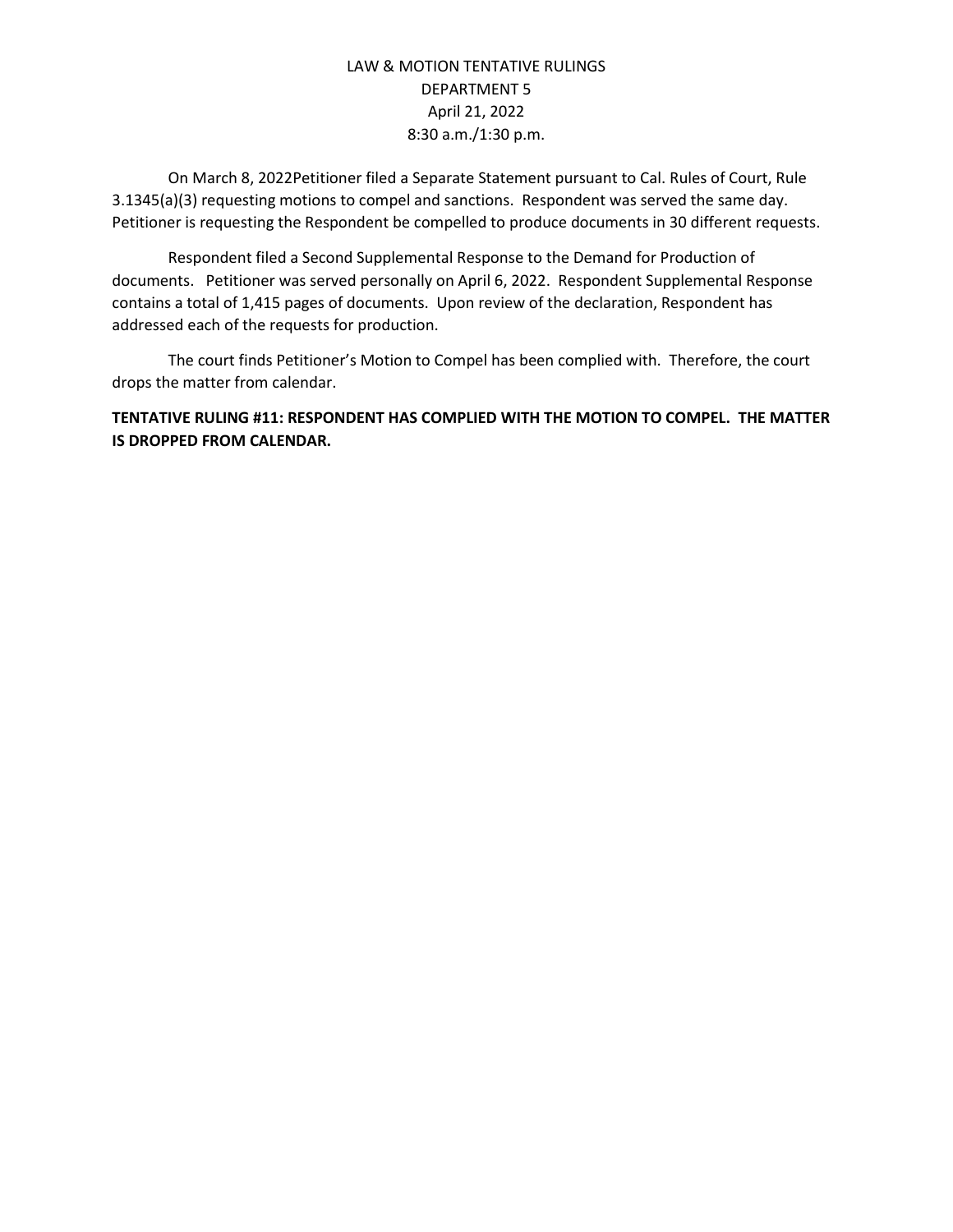#### **12. MANDY ANDERSON V. JEREMEY ANDERSON PFL20190451**

On September 23, 2021 parties appeared for a hearing on the July 28, 2021 Request for Order (RFO). Parties presented oral argument and reached an agreement. Parties agreed to participate in a Family Code section 3111 evaluation. Parties agreed to an interim modification of custody and parenting time pending return on the evaluation. Petitioner agreed to waive the defect in notice and agreed to reserve jurisdiction on the request to modify support to the date of the filing of Respondent's Income and Expense Declaration on June 22, 2021. Parties were to file updated Income and Expense Declarations prior to the next court date. The court adopted the tentative ruling not in conflict with the parties' agreement. Any orders not in conflict with the tentative ruling remained in full force and effect. The matter was set for a review hearing on December 2, 2021.

On November 23, 2021, parties submitted a stipulation and order to continue the December 2, 2021 hearing to February 24, 2021.

On February 23, 2022, parties submitted a stipulation and order to continue the February 24, 2022 hearing to April 21, 2022.

On April 12, 2022 Respondent filed an updated income and expense declaration. Petitioner was served by mail on the same day.

On April 18, 2022, Petitioner filed a Supplemental Declarations. Respondent was served electronically the same day.

Respondent filed a Supplemental Declaration on April 19, 2022. Petitioner was served by mail on April 18, 2022.

The matter is currently set for a review of the Family Code 3111 report as well as on the support issues. Although both parties have filed supplemental declarations referring to the report, the court has not received the report nor had an opportunity to review it. Further, neither of the Supplemental Declarations we filed 10 days prior to the hearing. Therefore, the court continues the matter to JULY 7<sup>TH</sup>, 2022 AT 8:30AM. The court continues to reserve jurisdiction on the request to modify support to June 22, 2021. The 3111 report is to be filed forthwith.

All prior orders remain in full force and effect. Respondent's counsel shall prepare and file the findings and orders after hearing.

**TENTATIVE RULING #12: THE MATTER IS CONTINUED TO JULY 7TH, 2022 AT 8:30AM FOR RECEIPT OF THE 3111 REPORT. THE COURT CONTINUES TO RESERVE JURISDICTION ON THE MODIFICATION OF SUPPORT REQUEST TO JUNE 22, 2021, THE DATE AGREED UPON BY THE PARTIES. THE 3111 REPORT IS TO BE FILED FORTHWITH. ANY SUPPLEMENTAL DECLARATIONS ARE TO BE FILED AND SERVED AT LEAST 10 DAYS PRIOR TO THE NEXT COURT HEARING. ALL PRIOR ORDERS REMAIN IN FULL FORCE AND EFFECT. RESPONDENT'S COUNSEL SHALL PREPARE AND FILE THE FINDINGS AND ORDERS AFTER HEARING.**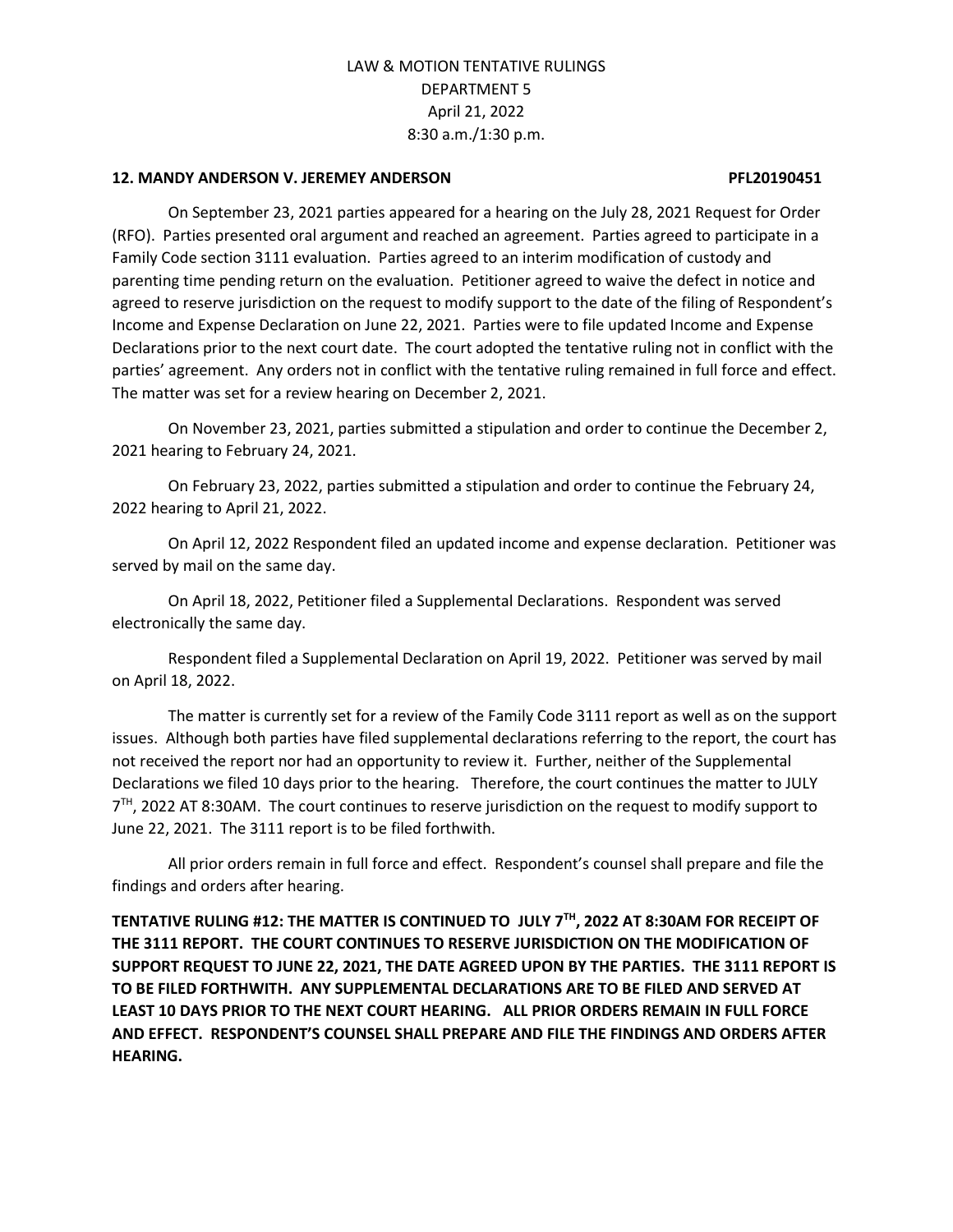#### **13. MICHAEL NIELSEN V. LORENE NIELSEN PFL20140434**

On February 8, 2022, Respondent filed a Request for Order requesting the court order wage garnishment for child support arrears owed. Petitioner was served by mail on February 2, 2022.

Respondent asserts the court calculated arrears on September 10, 2021. Petitioner was ordered to pay Respondent \$2669. Respondent asserts Petitioner has paid \$1750 towards the arrears balance. Petitioner stated he would pay the remaining \$919 by January 2022 but has failed to do so. Therefore, Respondent is requesting the court make a wage garnishment order. Respondent also requests the court order \$130 per month also be garnished for reimbursements for the minors' extracurricular activities and expenses, and that should the expenses be less than \$130 per month, Respondent would issue Petitioner a refund.

Petitioner filed a Responsive Declaration on April 5, 2022. Respondent was served by mail on April 4, 2022. Petitioner requests the court deny Respondent's order in its entirety. Petitioner asserts child support has been paid as ordered every month. Petitioner asserts the requests for reimbursement exceed the previous order. Petitioner asserts because Respondent has failed to reimburse him for the insurance co-pays, he has been unable to pay the remaining arrears balance. Petitioner states he has not received any reimbursements for the costs of counseling for the children since September 2021. Petitioner requests that the remaining amount of arrears be deducted from the amount owed to him for insurance reimbursements and that Respondent pay him the balance owed for insurance reimbursement. Petitioner requests that Respondent be ordered to pay the upfront costs of counseling for the minors and that he then issue the reimbursement from insurance. Last, Petitioner requests the court deny the request for \$130 monthly reimbursements for the minors' expenses and that the court rescind that order.

The court finds Petitioner's request to rescind the order the parties share the costs of the minors' extracurricular actives and expenses exceeds the scope of the RFO filed by Respondent and therefore, denies that request. The court finds on the remaining issues it will need to take testimony from the parties. Therefore, parties are ordered to appear to select Mandatory Settlement Conference and trial dates.

All prior orders remain in full force and effect. Respondent shall prepare and file the findings and orders after hearing.

**TENTATIVE RULING #13: THE COURT DENIES PETITIONER'S REQUEST TO RESCIND THE ORDER THE PARTIES SHARE THE COSTS OF THE MINORS' EXTRACURRICULAR ACTIVES AND EXPENSES AS IT EXCEEDS THE SCOPE OF THE RFO FILED BY RESPONDENT AND THEREFORE, DENIES THAT REQUEST. THE COURT FINDS ON THE REMAINING ISSUES IT WILL NEED TO TAKE TESTIMONY FROM THE PARTIES. THEREFORE, PARTIES ARE ORDERED TO APPEAR TO SELECT MANDATORY SETTLEMENT CONFERENCE AND TRIAL DATES. ALL PRIOR ORDERS REMAIN IN FULL FORCE AND EFFECT. RESPONDENT SHALL PREPARE AND FILE THE FINDINGS AND ORDERS AFTER HEARING.**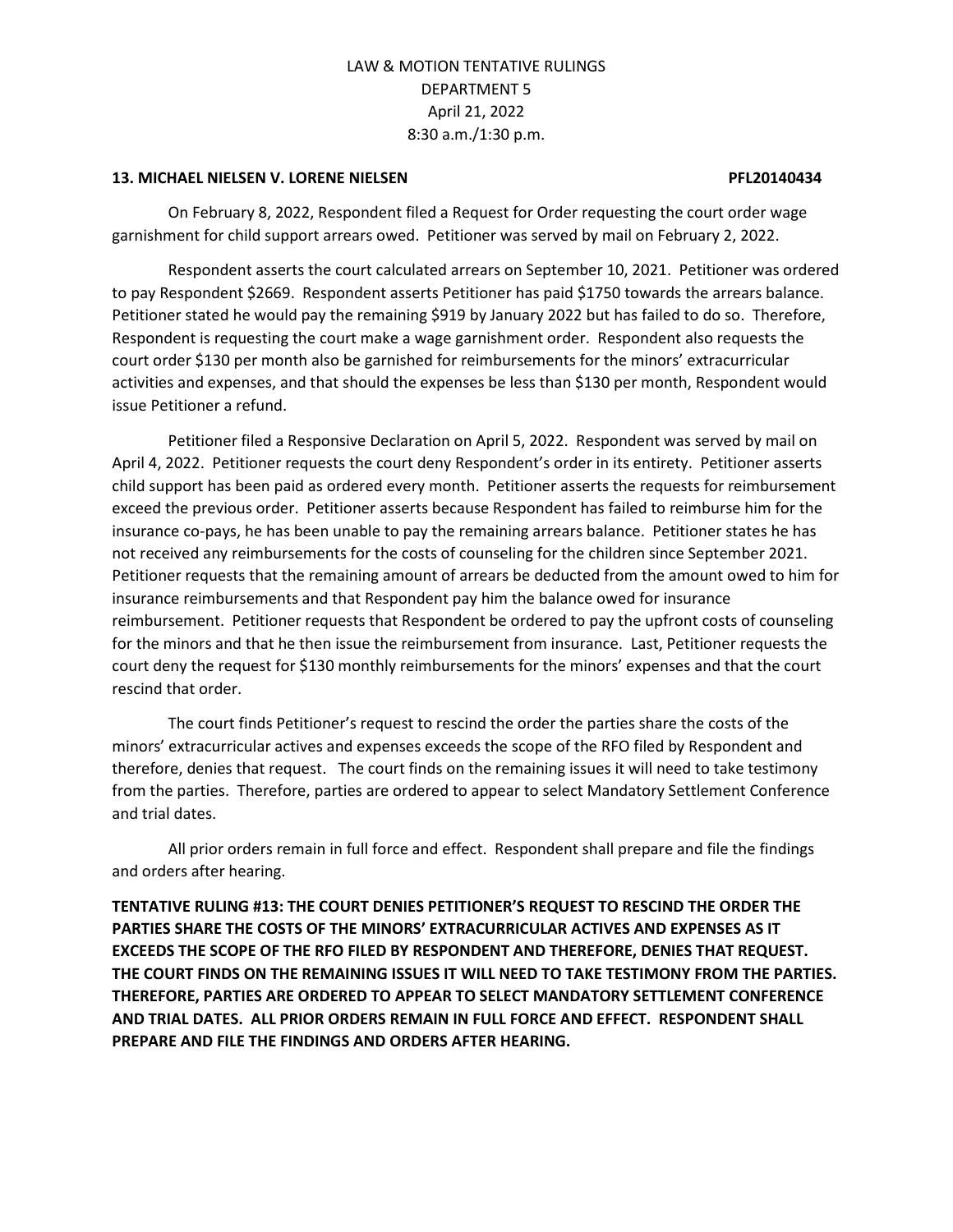#### **14. MICHELLE GREENE V. JOSHUA SEATS PFL20210580**

On February 14, 2022, Respondent filed a Request for Order (RFO) along with a Declaration from counsel, requesting the court award him attorney fees and costs. Respondent filed an Income and Expense Declaration on the same date. Petitioner was personally served with on the Income and Expense Declaration and Declaration of counsel on April 5, 2022.

Petitioner filed a Responsive Declaration on April 15, 2022 requesting the court deny the request for attorney fees as it was not properly served. Petitioner concurrently filed her Income and Expense Declaration. Respondent was served electronically on February 14, 2022.

The court finds Petitioner was not properly served with the RFO, as the FL-300 was not included in the served documents. Further, the service was not timely as it was served on April 5, 2022, less than 16 court days prior to the hearing.

The court denies Respondent's request for attorney fees without prejudice.

All prior orders remain in full force and effect. Respondent shall prepare and file the findings and orders after hearing.

**TENTATIVE RULING #14: RESPONDENT'S RFO IS DENIED WITHOUT PREJUDICE. ALL PRIOR ORDERS REMAIN IN FULL FORCE AND EFFECT. RESPONDENT SHALL PREPARE AND FILE THE FINDINGS AND ORDERS AFTER HEARING.**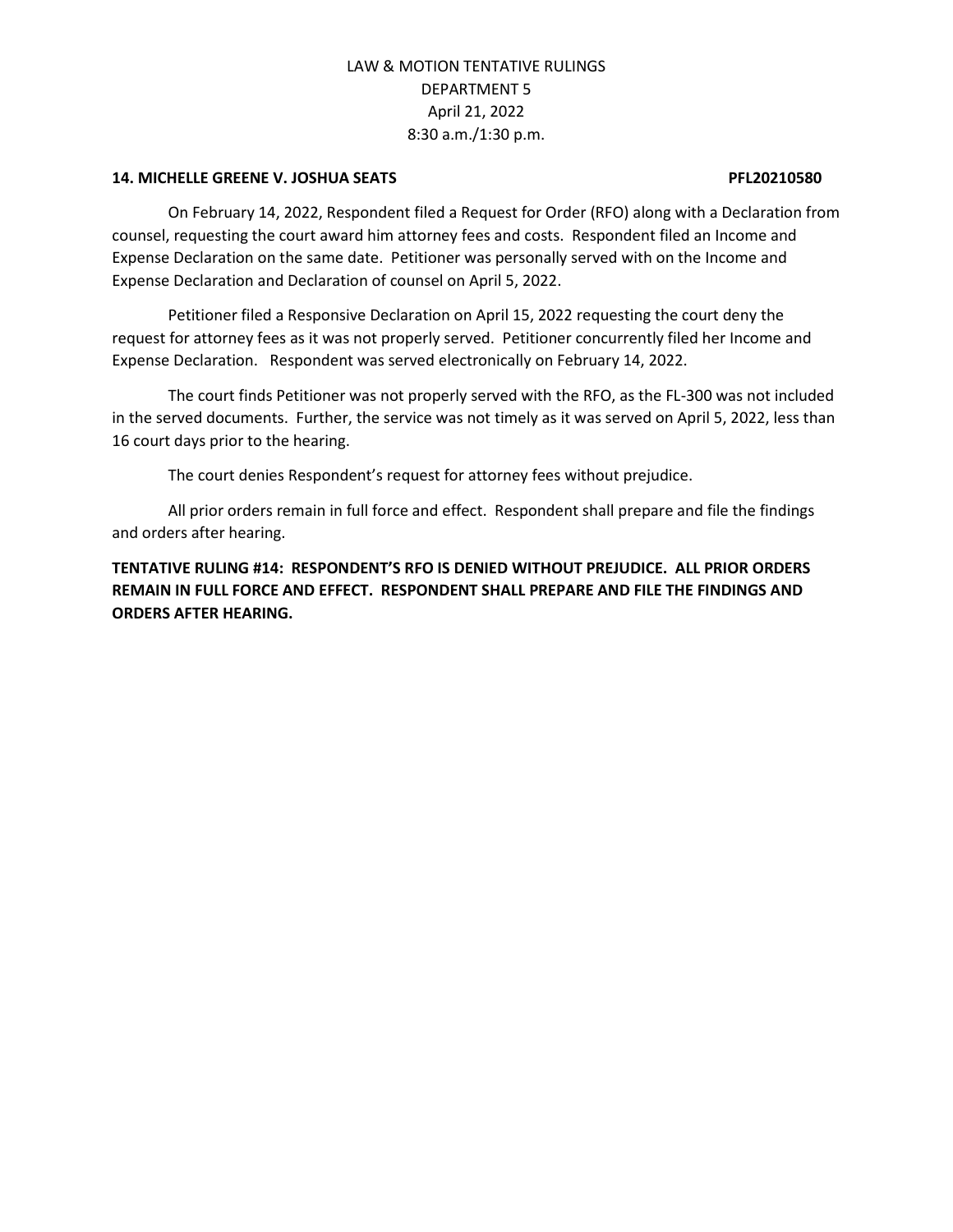### **15. SANDRA GRANADE V. TIMOTHY GRANADE PFL20190133**

On November 22, 2021, the parties submitted a stipulation and order for the parties to be referred to Child Custody Recommending Counseling (CCRC) and set a review hearing. The court referred the parties to CCRC for an appointment on December 29, 2021 and a review hearing set for February 10, 2022. Respondent was served with a copy of the stipulation and order as well as the referral to CCRC electronically on November 23, 2021.

On January 4, 2022, Petitioner filed an ex parte request for orders requesting the court order Respondent reinstate Petitioner's medical, dental, and vision insurance. Petitioner also requested reimbursement for any out-of-pocket expenses as well as Family Code section 271 sanctions. Respondent was served with the request on January 4, 2022.

On January 7, 2022, the court granted the ex parte request in part and ordered Petitioner's medical, dental, and vision insurance be reinstated. The court reserved on the request for Family Code section 271 sanctions and on the request for reimbursement subject to proof.

Respondent was served with ex parte orders and Request for Order (RFO) electronically on January 7, 2022.

On January 13, 2022 the court issued an ex parte minute order, rescheduling the CCRC appointment and review hearing. The court was closed on December 29, 2021 due to inclement weather. The CCRC appointment was rescheduled to January 21, 2022 and the review hearing was reset to March 3, 2022.

The parties and the minors participated in the CCRC appointment on January 21, 2022. The parties were unable to reach any agreements. Therefore, a report with recommendations was issues. A copy of the report as mailed to the parties on February 28, 2022.

On February 9, 2022, parties agreed to continue the hearing from March 3, 2022 to April 21, 2022 for all matters.

On April 18, 2022, Respondent field a Declaration of counsel and Income and Expense Declaration. Petitioner was served both by mail and electronically on April 18, 2022. Counsel requests the court deny Petitioner's request for Family Code section 271 sanctions. Counsel asserts Respondent was mistaken in his belief the parties were divorced and requested his employer remove Petitioner from his insurance. Respondent had Petitioner reinstated retroactively, resulting in no lapse in coverage. Respondent, through counsel's declaration requests the court not order sanctions as he made a mistake and has corrected it, at significant expense. Further, Respondent's counsel asserts Respondent is not financially able to afford sanctions.

The court has received no supplemental declaration from Petitioner.

The court has read and considered the above filings and makes the following findings and orders: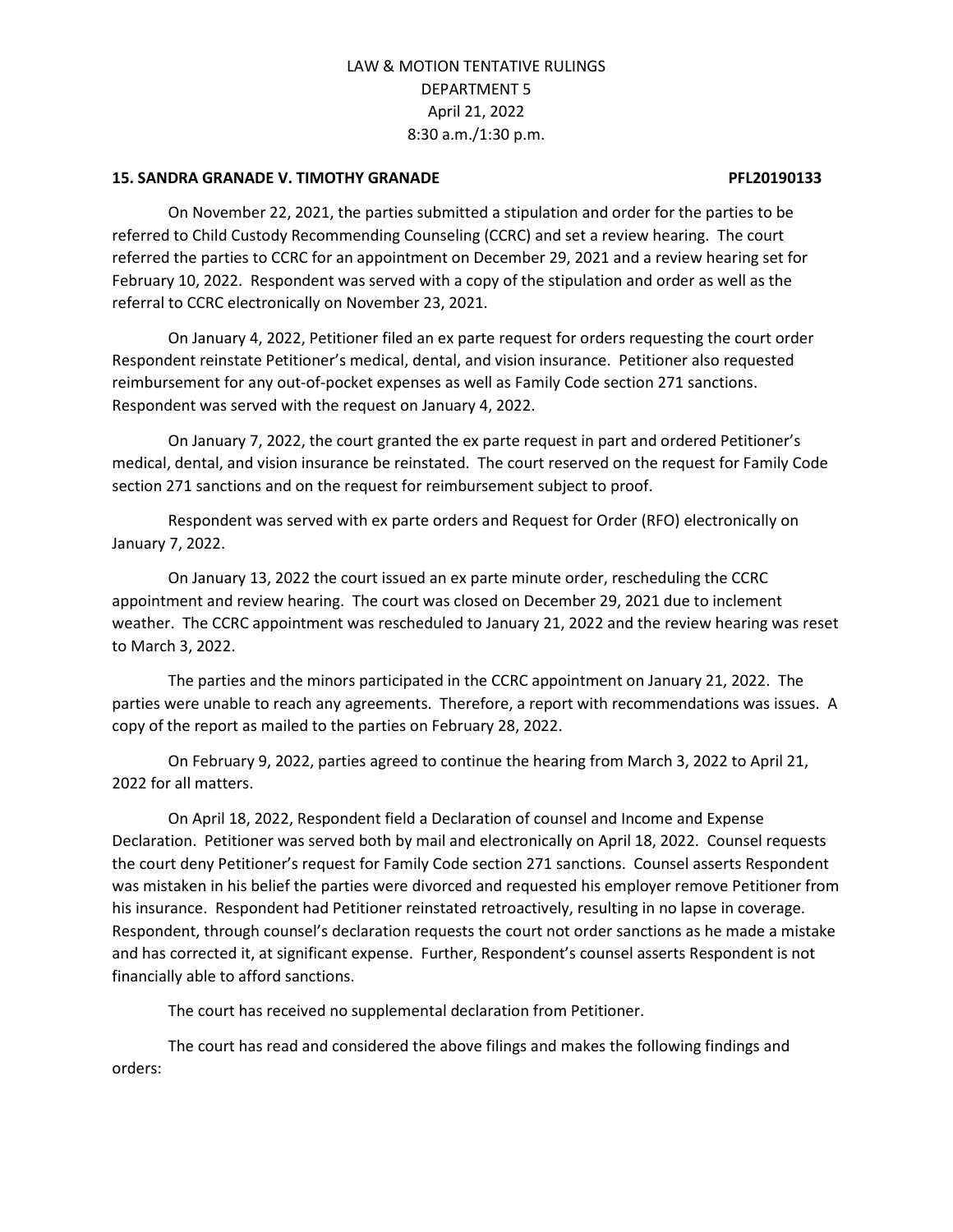Respondent shall maintain Petitioner's health (medical, dental, and vision) insurance until further court order or by operation of law. Petitioner has not submitted documentation for reimbursement for expenses during the period without coverage, therefore, the court denies the request. The court denies Petitioner's request for Family Code section 271 sanctions.

The court adopts the recommendations in the CCRC report. The current custody and parenting time orders remain in full force and effect. Respondent and the minors are to re-engage in family therapy with a licensed clinician and follow the therapist's recommendations.

All prior orders not in conflict remain in full force and effect. Petitioner shall prepare and file the findings and orders after hearing.

**TENTATIVE RULING #15: THE COURT ADOPTS THE RECOMMENDATIONS IN THE CCRC REPORT. THE CURRENT CUSTODY AND PARENTING TIME ORDERS REMAIN IN FULL FORCE AND EFFECT. RESPONDENT AND THE MINORS ARE TO RE-ENGAGE IN FAMILY THERAPY WITH A LICENSED CLINICIAN AND FOLLOW THE THERAPIST'S RECOMMENDATIONS. RESPONDENT SHALL MAINTAIN PETITIONER'S HEALTH (MEDICAL, DENTAL, AND VISION) INSURANCE UNTIL FURTHER COURT ORDER OR BY OPERATION OF LAW. PETITIONER HAS NOT SUBMITTED DOCUMENTATION FOR REIMBURSEMENT FOR EXPENSES DURING THE PERIOD WITHOUT COVERAGE, THEREFORE, THE COURT DENIES THE REQUEST. THE COURT DENIES PETITIONER'S REQUEST FOR FAMILY CODE SECTION 271 SANCTIONS. ALL PRIOR ORDERS NOT IN CONFLICT REMAIN IN FULL FORCE AND EFFECT. PETITIONER SHALL PREPARE AND FILE THE FINDINGS AND ORDERS AFTER HEARING.**